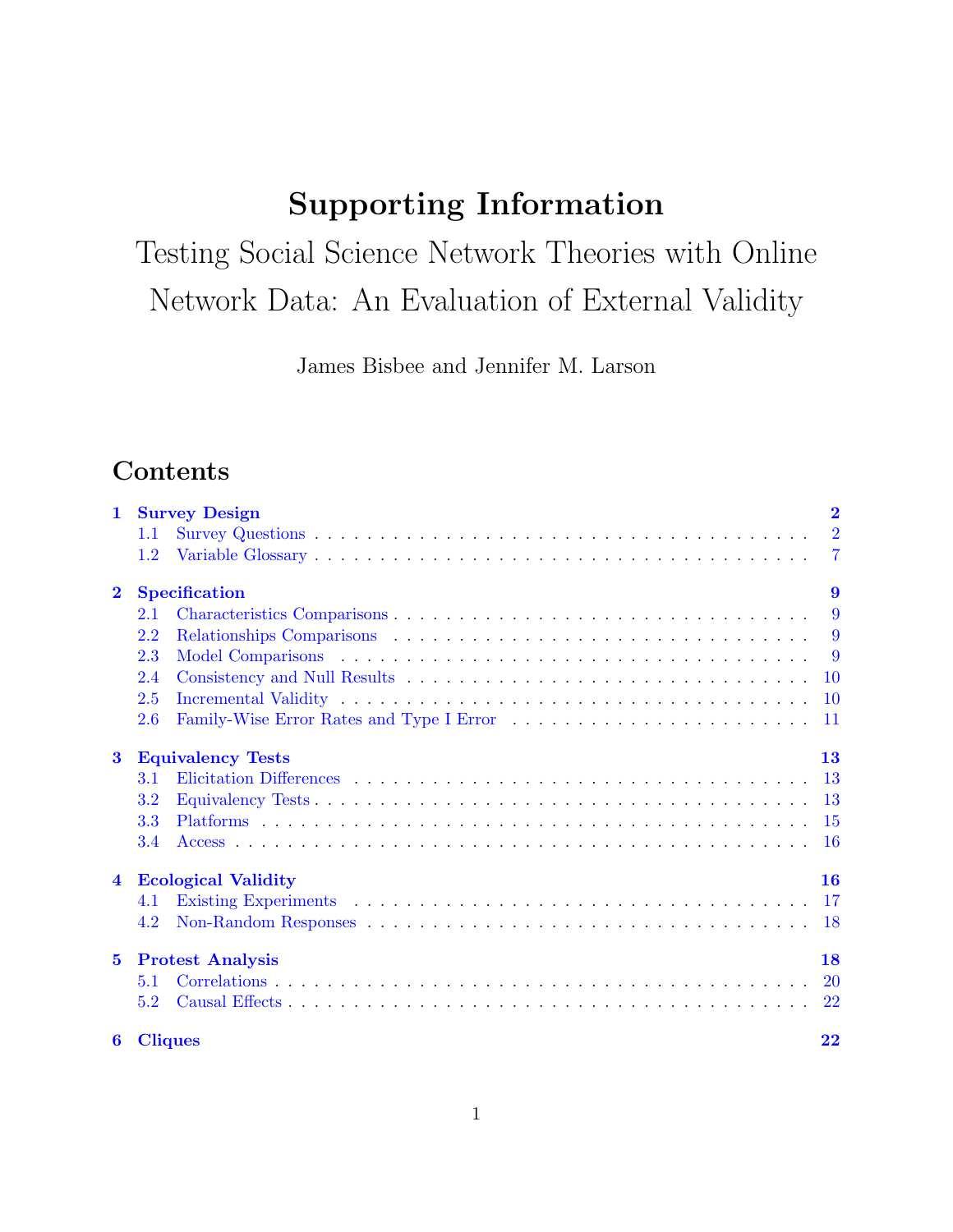# <span id="page-1-0"></span>1 Survey Design

## <span id="page-1-1"></span>1.1 Survey Questions

Many questions are accompanied by a scale, a field in which to rank names, or a diagram to populate.

1. Do you use an online social media product? (i.e., Facebook, Twitter, Instagram, Google +, etc.)

### ELICITATION

- 2. Please provide the name (first name only) of a contact with whom you interact less than once per month on average [online/offline]. This person should be an acquaintance and not a friend.
- 3. Please provide the name (first name only) of a contact with whom you interact once per month or more [online/ offline]. This person should be an acquaintance and not a friend.
- 4. Please provide the name (first name only) of a contact with whom you interact less than once per week on average [online/ offline]. This person should be a friend and not an acquaintance.
- 5. Please provide the name (first name only) of a contact with whom you interact once per week or more [online/ offline]. This person should be a friend and not an acquaintance.

The following questions describe hypothetical scenarios involving the contacts you rely on for financial support. Please read each question carefully and answer as truthfully as possible.

### INFORMATION

6. Imagine you are looking for a new job. Please rank your social ties in order of who you would ask for leads.

#### **TRUST**

- 7. Imagine you are starting a project and in need of funding. Please rank your social ties in order of who you believe would be most interested in contributing.
- 8. Imagine you are starting a project and in need of funding. Please rank your social ties in order of who you believe would most effectively garner the support from others.

The following questions relate to a hypothetical scenario involving \$100 that is given with no strings attached. This money is given freely by an anonymous third party and the recipient can do with it what (s)he wants. Please read the following questions carefully and answer as truthfully as possible.

### DONATE

9. Imagine you are the recipient of the \$100. Please indicate how you would divide the \$100 between yourself and your five contacts.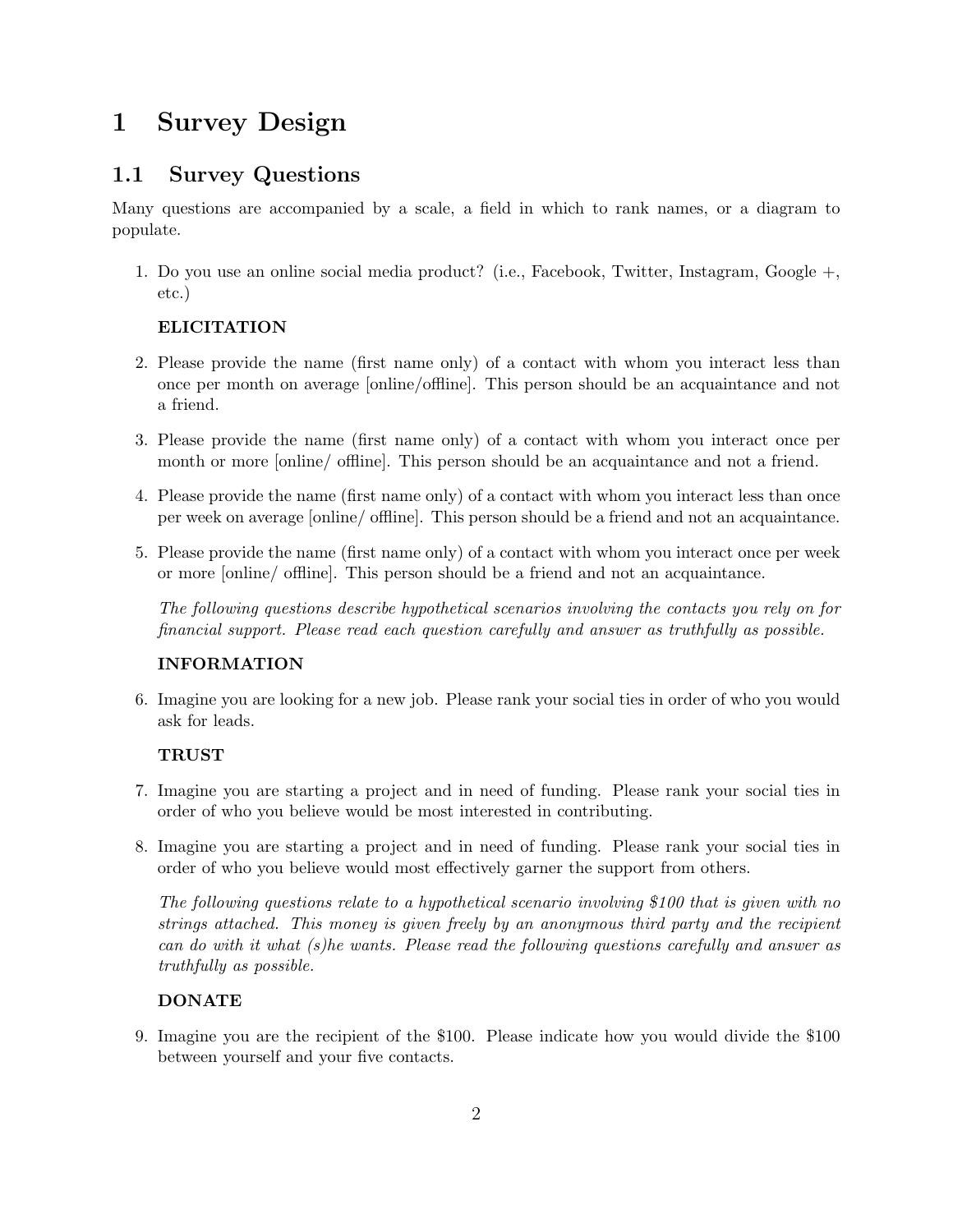#### **TRUST**

10. Now imagine one of your contacts is the recipient of the \$100 and is asked the same question as above. Please rank your contacts in order of who you would want to play the game such that you would receive the most money.

#### EGALITARIANISM

11. Now imagine one of your contacts is the recipient of the \$100 and is asked the same question as above. Please rank your contacts in order of who you would want to receive the money such that every member of the group would receive some amount of money.

The following questions are designed to examine the how similar you are to your social ties and how well you know them. The first four questions ask you to identify the social tie you feel you are most similar to along four different characteristics (political views, religious views, educational attainment, and life skills). The following two questions ask you to identify which social tie you would want to play a game with in which you earn money for each of their responses you correctly guess.

#### HOMOPHILY

- 12. Which of your social ties do you feel you are most similar to in terms of political ideology?
- 13. Which of your social ties do you feel you are most similar to in terms of religious beliefs?
- 14. Which of your social ties do you feel you are most similar to in terms of educational attainment?
- 15. Which of your social ties do you feel you are most similar to in terms of life skills?
- 16. Imagine you are asked to play a game in which you can stand to win money for each question you answer correctly. The questions are about what answer your social tie gives to a question on their political opinions. If you correctly guess the response of your social tie, you earn money. For example, the question might be "Does Person Y support legislation that would allow companies to drill for oil in Alaska?" If you correctly guess Person Y's response, you would earn \$10.

Among your social ties, who would you choose to play this game with in order to maximize your earnings? (In other words, whose political views do you feel that you know the most about?)

17. Imagine you are asked to play a game in which you can stand to win money for each question you answer correctly. The questions are about what answer your social tie gives to a question on their religious views. If you correctly guess the response of your social tie, you earn money. For example, the question might be "Does Person Y believe in reincarnation?" If you correctly guess Person Y's response, you would earn \$10.

Among your social ties, who would you choose to play this game with in order to maximize your earnings? (In other words, whose religious views do you feel that you know the most about?)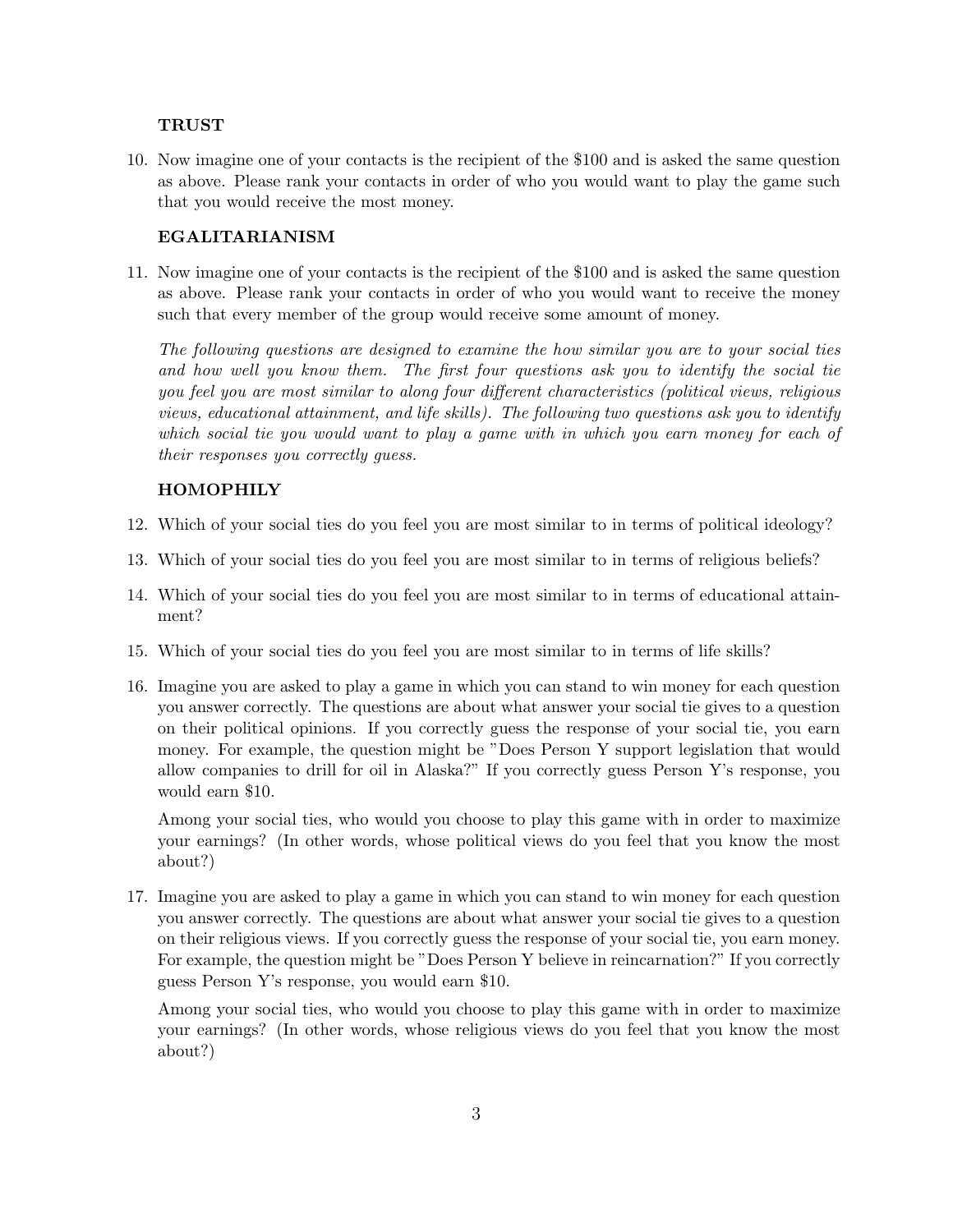The following questions examine how you would relate to different people in different contexts. The first four questions require you to sort your contacts in different scenarios. The next pair of questions asks you to place your contacts around a dinner table to achieve different results. The final question asks you to explicitly sort your contacts by the strength of the connection to them.

#### INTIMACY

- 18. Think about your contacts in the context of a professional crisis (i.e., the loss of a job). Please categorize your contacts in terms of who you would notify in order of priority and those who you would not ever discuss your crisis with. NOTE: think of your response in terms of oneon-one communication and aggregated information (i.e., general Facebook posts or public Tweets).
- 19. Think about your contacts in the context of a personal crisis (i.e., the death of a loved one). Please categorize your contacts in terms of who you would notify in order of priority and those who you would not ever discuss your crisis with. NOTE: think of your response in terms of one-on-one communication and not social media or aggregated information (i.e., general Facebook posts or public Tweets).
- 20. Think about your contacts in the context of a professional success (i.e., a promotion or new job). Please categorize your contacts in terms of who you would notify in order of priority and those who you would never notify. NOTE: think of your response in terms of one-on-one communication and not social media or aggregated information (i.e., general Facebook posts or public Tweets).
- 21. Think about your contacts in the context of a personal success (i.e., a new relationship). Please categorize your contacts in terms of who you would notify in order of priority and those who you would never notify. NOTE: think of your response in terms of one-on-one communication and not social media or aggregated information (i.e., general Facebook posts or public Tweets).

The following two questions as you to place your contacts at a dinner table. For the purpose of these questions, please consider vertical links (i.e., seated across from an individual) as those with the strongest interactions. In addition, consider horizontal links (i.e., seated next to an individual) as those with the second strongest interactions. Finally, consider diagonals as the weakest interactions. The diagram below summarizes these assumptions with the thickness of the arrow representing the strength of the interaction.

#### COMMONALITY

- 22. Imagine you are planning for a dinner party such as at a wedding. The seating chart for yourself and your five contacts is given below. Please place yourself and your five social relations around the table such that you maximize the interactions between people who have the least in common. Please only place one person at a seat.
- 23. Imagine you are planning for a dinner party such as at a wedding. The seating chart for yourself and your five contacts is given below. Please place yourself and your five social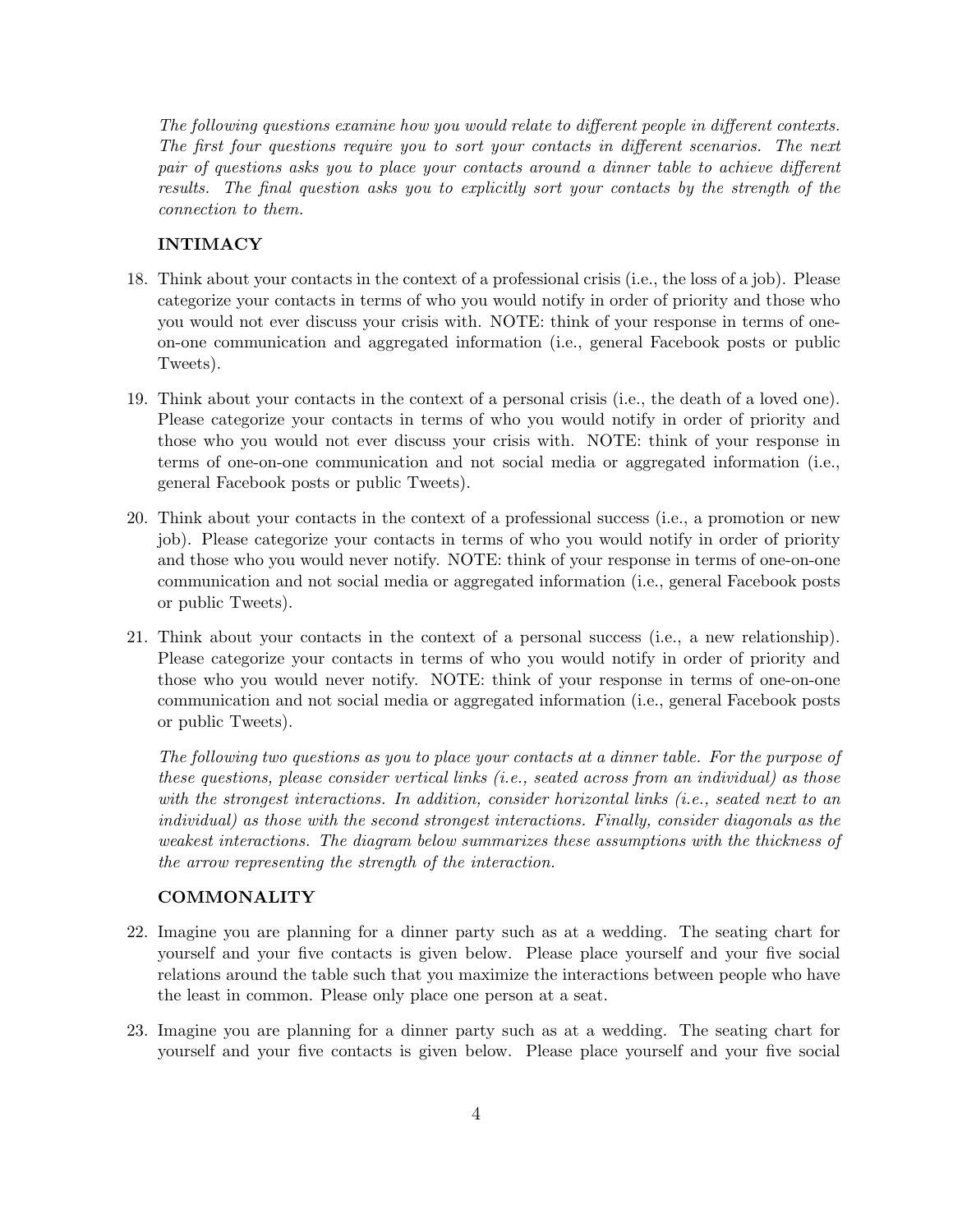relations around the table such that you maximize the interactions between people who have the most in common. Please only place one person at a seat.

#### **STRENGTH**

24. Please rank your contacts in order of tie strength from strongest (1st) to weakest (5th).

#### INTERACTION

25. In a perfect world, how often would you like to interact with your social contacts?

#### PROTEST - PEACEFUL

The following questions relate to a hypothetical scenario in which [RANDOMLY ASSIGNED TIE] is protesting a controversial bill currently up for a vote in the legislature that you oppose. [RANDOMLY ASSIGNED TIE] calls you to ask if you'll join in the protest. The protest is peaceful and legal.

- 26. Would you join the protest?
- 27. Which, if any, of your other social ties would you inform about the protest in an attempt to get them to participate?
- 28. Which, if any, of your other social ties would prompt you to join the protest if you knew they were also participating?

#### PROTEST - VIOLENT

The following questions relate to a hypothetical scenario in which [RANDOMLY ASSIGNED TIE] is protesting a controversial bill currently up for a vote in the legislature that you oppose. [RANDOMLY ASSIGNED TIE] calls you to ask if you'll join in the protest. The protest is not sanctioned by the local authorities and there have been reports of violent clashes between some protesters and the police.

- 29. Would you join the protest?
- 30. Which, if any, of your other social ties would you inform about the protest in an attempt to get them to participate?
- 31. Which, if any, of your other social ties would prompt you to join the protest if you knew they were also participating?

#### EQUIVALENCY TESTS

- 32. Please select which of the following social networking sites, if any, you use regularly (at least a few times per year) and drag them into the box provided. Within this box, please rank those that you use by order of frequency with 1 being the most frequent. If you do not use a particular platform, do not add it to the box.
- 33. Please select which of the following email platforms, if any, you use regularly (at least a few times per year) and drag them into the box provided. Within this box, please rank those that you use by order of frequency with 1 being the most frequent. If you do not use a particular platform, do not add it to the box.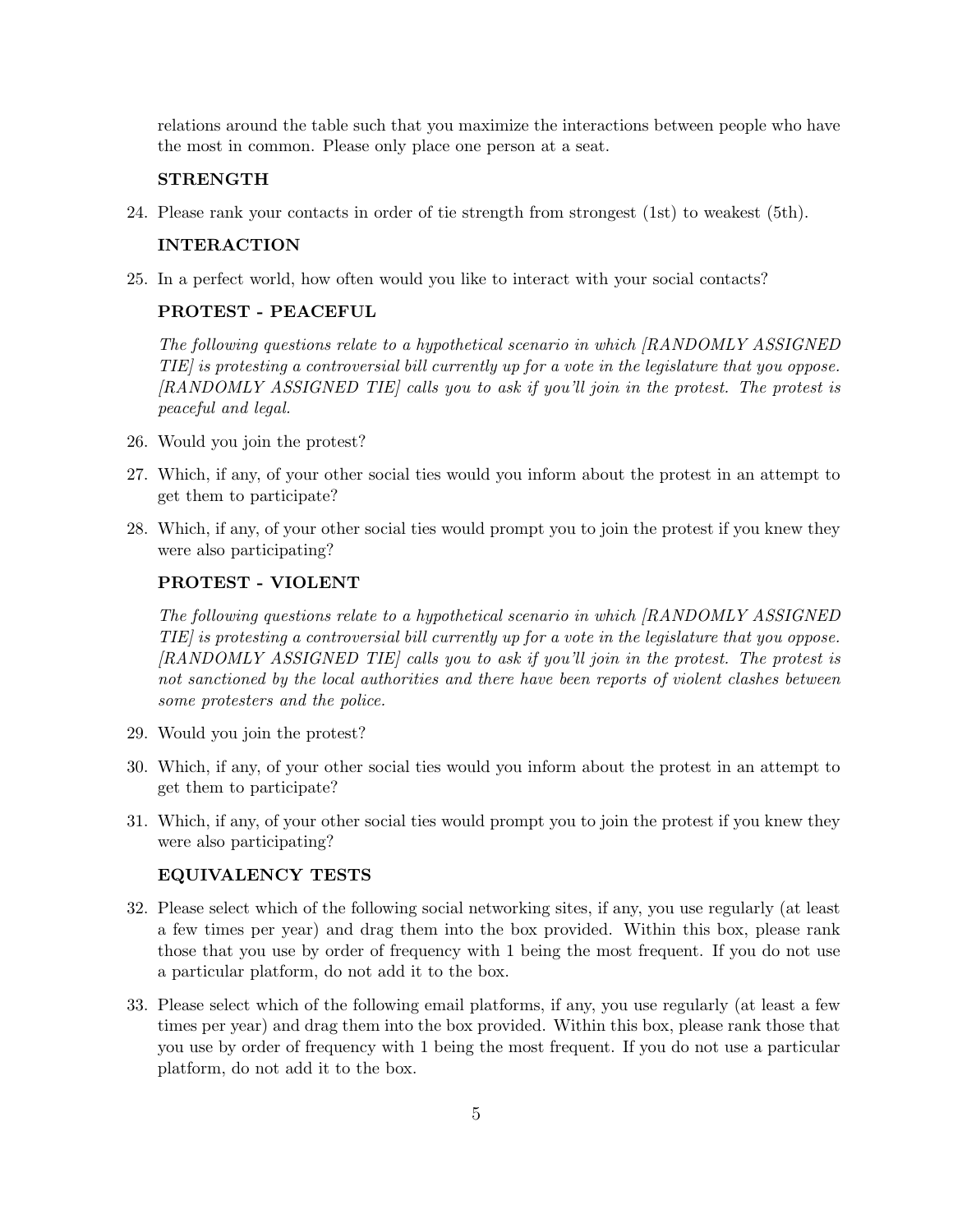- 34. Other types of online social networks can develop around other types of online platforms. For example, raiding parties in Massively Multiplayer Online Games (MMOs) can be considered a social network. Another example may be the communities that develop around online forums, such as the Turker boards. Do you engage in these types of online social networks? If so, please name them in the fields below (up to 5). If you do not participate in one of the communities more than a few times per year, leave all boxes blank.
- 35. The follow question asks you to indicate the frequency of interaction you share with each of your social ties on [MOST FREQUENTLY USED SOCIAL NETWORKING SITE]. These interactions can be comments, likes, messages, shares, endorsements, tweets, retweets, or any other method of interaction allowed by [MOST FREQUENTLY USED SOCIAL NET-WORKING SITE].
- 36. The follow question asks you to indicate the frequency of interaction you share with each of your social ties on [MOST FREQUENTLY USED EMAIL PLATFORM]. These interactions can be comments, likes, messages, shares, endorsements, tweets, retweets, or any other method of interaction allowed by [MOST FREQUENTLY USED EMAIL PLATFORM].
- 37. The follow question asks you to indicate the frequency of interaction you share with each of your social ties on [MOST FREQUENTLY USED ONLINE COMMUNITY]. These interactions can be comments, likes, messages, shares, endorsements, tweets, retweets, or any other method of interaction allowed by [MOST FREQUENTLY USED ONLINE COMMUNITY].

#### DEMOGRAPHICS

- 38. Please answer the following demographic questions. Please select your highest educational attainment category.
- 39. What is your age?
- 40. In which industry are you employed? (U.S. Census)
- 41. Please indicate your occupation:
- 42. What is your race?
- 43. In which country do you reside?
- 44. What is your family structure? (U.S. Census)
- 45. What is your gender?
- 46. What is your combined annual household income?
- 47. What is your current status?
- 48. Please indicate the extent to which you agree with the following questions. I prefer one-on-one conversations to group activities.
- 49. I often prefer to express myself in writing.
- 50. I enjoy solitude.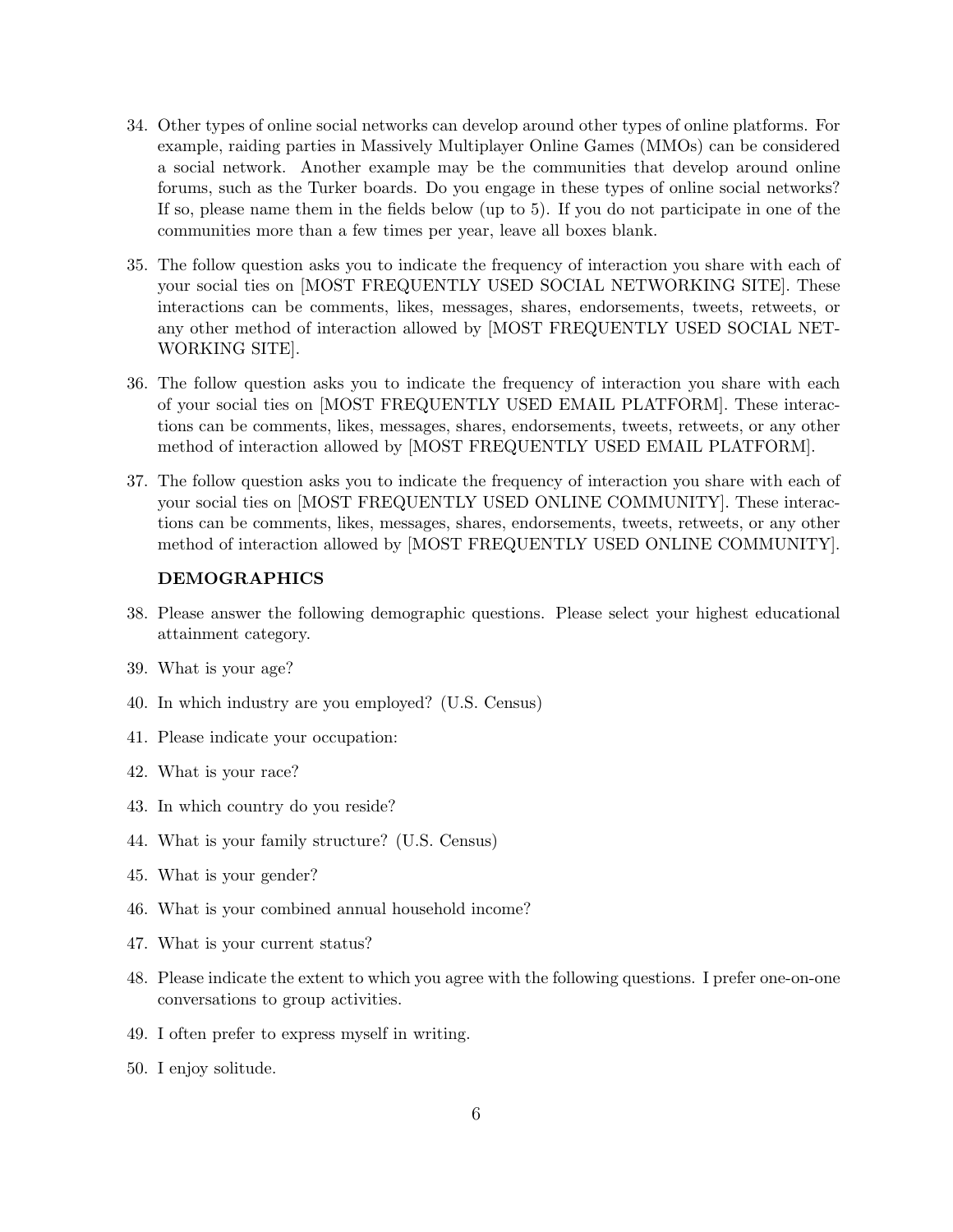- 51. I seem to care about wealth, fame, and status less than my peers.
- 52. People tell me that I'm a good listener.
- 53. I'm not a big risk-taker.
- 54. I like to celebrate birthdays on a small scale, with only one or two close friends or family members.
- 55. People describe me as "soft-spoken" or "mellow."
- 56. I often let calls go through to voice-mail.

### <span id="page-6-0"></span>1.2 Variable Glossary

With 17 separate measures of tie strength, we provide a simple glossary of terms. We divide our measures into broad categories corresponding to different dimensions of theoretical interest. Note, however, that we do not assume that these dimensions are mutually exclusive. Below, we discuss the implications of correlated measures on family wise error rates when testing whether each measure differs significantly between the online and offline elicitation treatments.

Furthermore, we are sensitive to the challenges associated with relative explanatory power when treating these measures as right hand side variables. Below, we discuss our motivation for using structural equation modeling (SEM) to guard against spurious Type I errors as described by [Westfall and Yarkoni](#page-24-0) [\(2016\)](#page-24-0). Table [1](#page-6-1) summarizes our measures.

<span id="page-6-1"></span>

| Dimension   | Label                 | Question                                                                                                                                                                              |
|-------------|-----------------------|---------------------------------------------------------------------------------------------------------------------------------------------------------------------------------------|
| Homophily   | Political Homophily   | Which of your social ties do you feel you are most<br>similar to in terms of political ideology?                                                                                      |
|             | Religious Homophily   | Which of your social ties do you feel you are most<br>similar to in terms of religious beliefs?                                                                                       |
|             | Educational Homophily | Which of your social ties do you feel you are most<br>similar to in terms of education attainment?                                                                                    |
|             | Class Homophily       | Which of your social ties do you feel you are most<br>similar to in terms of life skills?                                                                                             |
|             | Least in Common       | (Seating Chart) Please place yourself and your five so-<br>cial relations around the table such that you maximize<br>the interactions between people who have the least in<br>common. |
|             | Most in Common        | (Seating Chart) Please place yourself and your five so-<br>cial relations around the table such that you maximize<br>the interactions between people who have the most in<br>common.  |
| Reciprocity | Contribute            | Imagine you are starting a project and in need of fund-<br>ing. Please rank your social ties in order of who you<br>believe would be most interested in contributing.                 |

Table 1: Glossary of Terms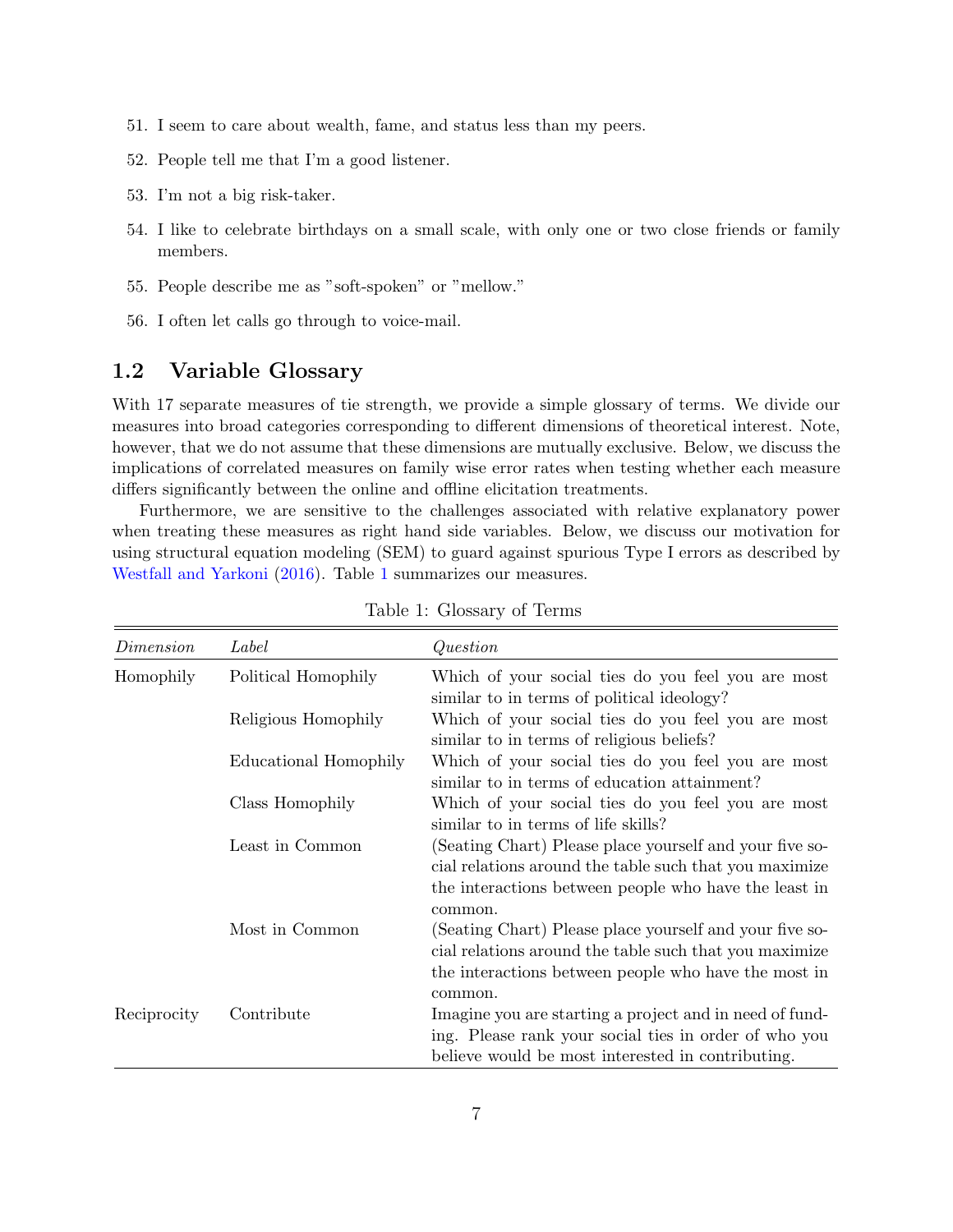| Dimension    | Label                 | Question                                                                                                                                                                                                                                                                                     |
|--------------|-----------------------|----------------------------------------------------------------------------------------------------------------------------------------------------------------------------------------------------------------------------------------------------------------------------------------------|
|              | Garner Contributions  | Imagine you are starting a project and in need of fund-<br>ing. Please rank your social ties in order of who you<br>believe would most effectively garner the support of<br>others.                                                                                                          |
|              | Personal Gain         | Now imagine one of your contacts is the recipient of<br>the $$100$ and is asked the same question as above (Do-<br>nation Game). Please rank your contacts in order of<br>who you would want to play the game such that you<br>would receive the most money.                                 |
|              | Group Gain            | Now imagine one of your contacts is the recipient of<br>the \$100 and is asked the same question as above $(Do-$<br>nation Game). Please rank your contacts in order of<br>who you would want to play the game such that every<br>member of the group would receive some amount of<br>money. |
| Intimacy     | Personal Crisis       | Think about your contacts in the context of a personal<br>crisis (i.e., the death of a loved one). Please categorize<br>your contacts in terms of who you would notify in<br>order of priority and those you would not ever discuss<br>your crisis with.                                     |
|              | Personal Success      | Think about your contacts in the context of a personal<br>success (i.e., a new relationship). Please categorize<br>your contacts in terms of who you would notify in<br>order of priority and those you would never notify.                                                                  |
|              | Preferred Interaction | In a perfect world, how often would you like to spend<br>time with your social contacts?                                                                                                                                                                                                     |
|              | Tie Strength          | Please rank your contacts in order of tie strength from<br>strongest $(1st)$ to weakest $(5th)$ .                                                                                                                                                                                            |
| Professional | Job Search            | Imagine you are looking for a new job. Please rank<br>your social ties in order of who you would ask for leads.                                                                                                                                                                              |
|              | Professional Crisis   | Think about your contacts in the context of a profes-<br>sional crisis (i.e., the loss of a job). Please categorize<br>your contacts in terms of who you would notify in<br>order of priority and those who you would not ever<br>discuss your crisis with.                                  |
|              | Professional Success  | Think about your contacts in the context of a profes-<br>sional success (i.e., a promotion or new job). Please<br>categorize your contacts in terms of who you would<br>notify in order of priority and those who you would<br>not ever discuss your crisis with.                            |

Table 1: Glossary of Terms (continued)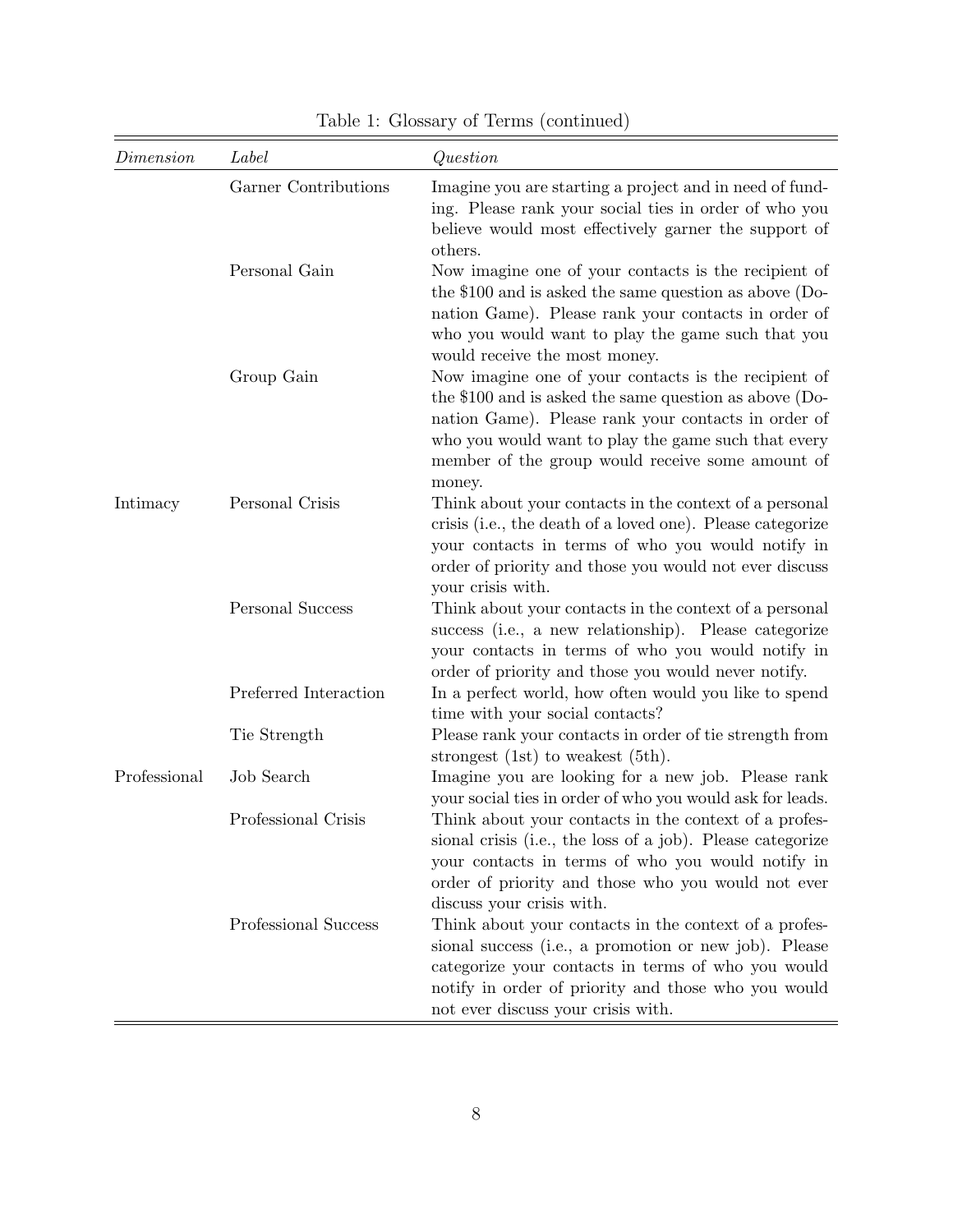# <span id="page-8-0"></span>2 Specification

### <span id="page-8-1"></span>2.1 Characteristics Comparisons

Our baseline specification for the difference in network measures is given in equation [1:](#page-8-4)

<span id="page-8-4"></span>
$$
M_{i,t} = \alpha + \rho_t D_i + \epsilon_{i,t} \tag{1}
$$

where  $M_{i,j}$  is the measure of interest for subject i relative to tie t,  $D_i$  is a dummy indicator taking on the value of 1 if the subject was randomly assigned to the online condition and 0 otherwise, and  $\epsilon_{i,t}$  is an error term. In this experiment,  $\rho_t$  measures the difference in the tie measure between the online and offline conditions.

### <span id="page-8-2"></span>2.2 Relationships Comparisons

We also compare the relationship between tie strength measures and outcomes across the online and offline elicitation conditions. To do this, we first calculate the relationship presented in equation [2](#page-8-5) separately for both the online and offline conditions.

<span id="page-8-5"></span>
$$
Y_{i,t} = \alpha + \beta_t M_{i,t} + \eta_{i,t} \tag{2}
$$

As in equation [1,](#page-8-4)  $M_{i,t}$  is the tie strength measure for subject i relative to her connection to tie t. We capture the relationship between this measure and an outcome of interest  $(Y_{i,t}$ , the donation amount in the dictator game) with  $\beta$ . We calculate a vector of  $\hat{\beta}$ 's for both the online and offline amount in the dictator game) with  $\beta$ . We calculate a vector of  $\beta$ 's for both the online a<br>conditions and then test the difference of these point estimates using a t-test  $\left(\frac{\hat{\beta}_{on}-\hat{\beta}_{off}}{\hat{\beta}_{off}-\hat{\beta}_{off}}\right)$  $\frac{\hat{\beta}_{on}-\hat{\beta}_{off}}{se_{on}^{2}+se_{off}^{2}}\bigg)$ .

### <span id="page-8-3"></span>2.3 Model Comparisons

Finally, we compare online and offline relationships using cross-validation to characterize the comparability of models used to analyze social network questions. Specifically, we fit a variety of models to the online data and use the models to predict outcomes in the offline context. We calculate the root mean squared error (RMSE), the mean absolute error (MAE), and the Bayesian Information Criterion (BIC) associated with the online/offline division of the data.

We then compare these measures of model fit to those produced by a similar cross-validation technique that randomly divides the dataset in half instead of by online/offline source. We repeat this technique 1,000 times for each behavioral outcome (donation and protest), each tie, and each model and save the RMSE, MAE, and BIC from each simulation.

All three measures are widely used in empirical studies to compare different models. In our application, we hold the models constant and instead compare the online/offline dataset division to 1,000 simulated results generated by dividing the data in half a random. To formalize our comparison, we report the percent of the 1,000 simulated results which yield higher RMSE, MAE, and BIC values than the online/offline division. Although not a proper confidence threshold, we interpret percentages analogous to p-values from a conventional hypothesis test, highlighting those cases in which the random divisions yield superior measures of model fit more in more than 950 simulations.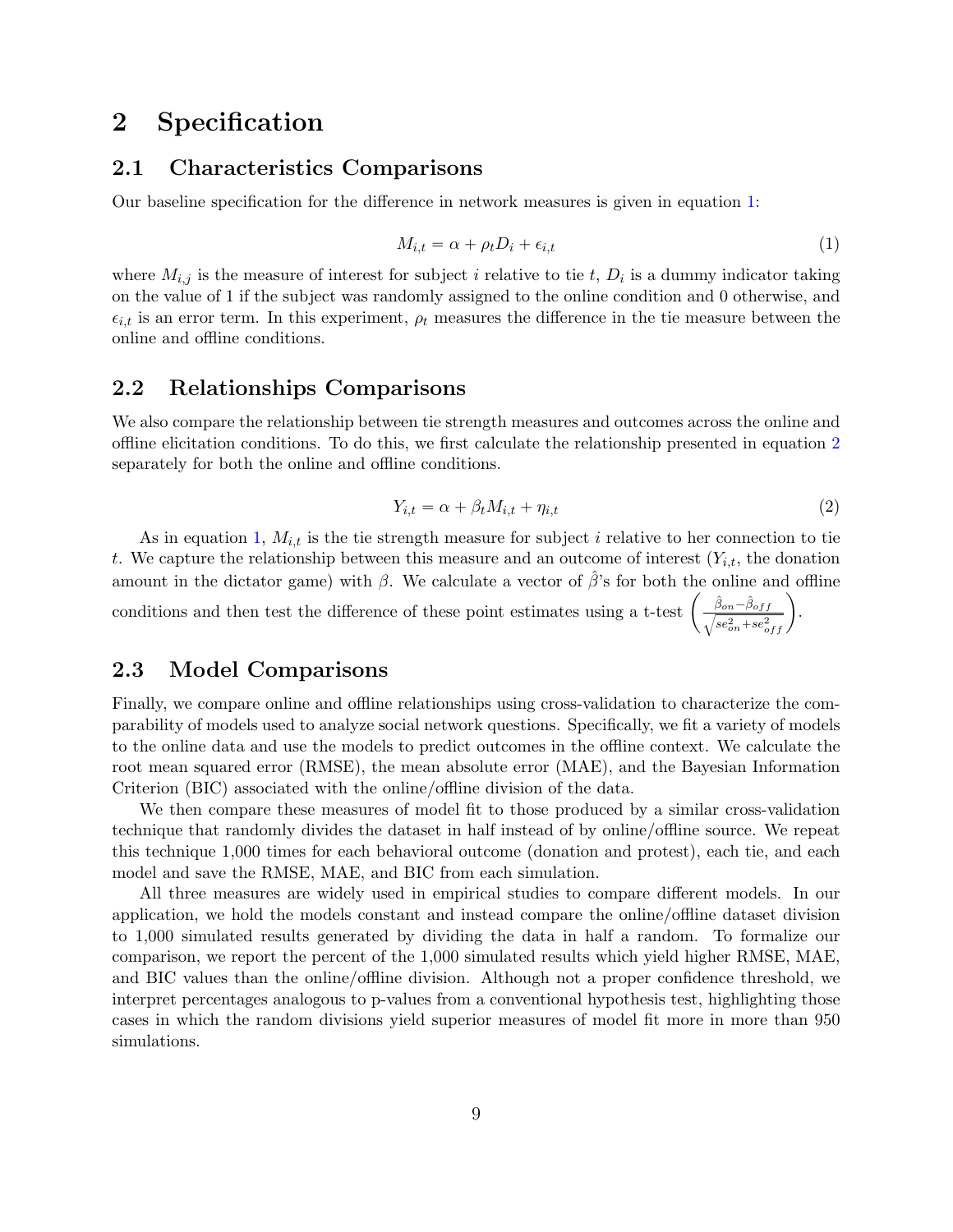### <span id="page-9-0"></span>2.4 Consistency and Null Results

Since we randomly assign subjects to elicitation condition, our causal interpretation of the results does not require conditioning on observables. However, given the substantive importance of our null findings, we want to ensure that insignificant differences between elicitation conditions are not the product of noisy estimates. Following [Angrist and Pischke](#page-24-1) [\(2008\)](#page-24-1), we improve the consistency of our estimates via controlling for covariates.

An ideal approach would be to design our experiment such that we improve consistency via block randomization. Given the empirical context, we deemed this approach too costly as it would involve first collecting a sample of online respondents in one period and recording their demographic characteristics, and then asking them to return for a second survey at a different period for block randomization. Instead, we employ a variety of methods to improve consistency.

The simplest approach is to include demographic characteristics as controls in a multiple regression framework (Equation [3\)](#page-9-2). Doing so yields adjusted averages of our potential outcomes via Frisch-Waugh-Lovell which reduces the variation in  $\hat{\rho}$ .

<span id="page-9-2"></span>
$$
M_{i,j} = \alpha + \rho D_i + \beta \mathbf{X}_i + \epsilon_i \tag{3}
$$

We also employ other techniques that pursue the same improvements in consistency without sacrificing as many degrees of freedom. First, we use inverse propensity score weighting (IPW) in which we use pre-treatment covariates as predictors in assignment to treatment and then calculate the inverse probability of treatment via

$$
w_i = \frac{D_i}{\pi_i} + \frac{1 - D_i}{1 - \pi_i} \tag{4}
$$

where  $\pi_i$  is the propensity of assignment to treatment calculated using Bayesian Additive Regression Trees  $(BART)(Hill, 2012).$  $(BART)(Hill, 2012).$  $(BART)(Hill, 2012).$  $(BART)(Hill, 2012).$  $(BART)(Hill, 2012).$ <sup>[1](#page-9-3)</sup>

Second, we use Coarsened Exact Matching (CEM) to replicate the benefits associated with block randomization post hoc. Following [Iacus, King and Porro](#page-24-3) [\(2011\)](#page-24-3), we first coarsen our observed pretreatment covariates into bins and then use these bins to identify stratification cells. Within each cell, we weight the control observations such that their weighted total equals the number of treated observations in that cell, and then estimate the ATT as a simple difference in these weighted potential outcomes.

#### <span id="page-9-1"></span>2.5 Incremental Validity

In our main results, we apply the various specifications described above to a simple regression of donation decisions on a single measure of tie strength. In the analyses below, we dive deeper into the data and explore whether different measures of tie strength are more prognostic of behaviors of interest. Traditional methods of adjudicating between the relative strength of competing covariates use "horse race" regressions in which competing covariates are added and removed from regressions and the change in relevant coefficients is interpreted. These interpretations typically follow the

<span id="page-9-3"></span><sup>&</sup>lt;sup>1</sup>We use BART instead of a more conventional logit due to (1) the ability of BART to identify the most prognostic covariates without using unnecessary degrees of freedom and (2) the freedom from parametric assumptions required when using a logit.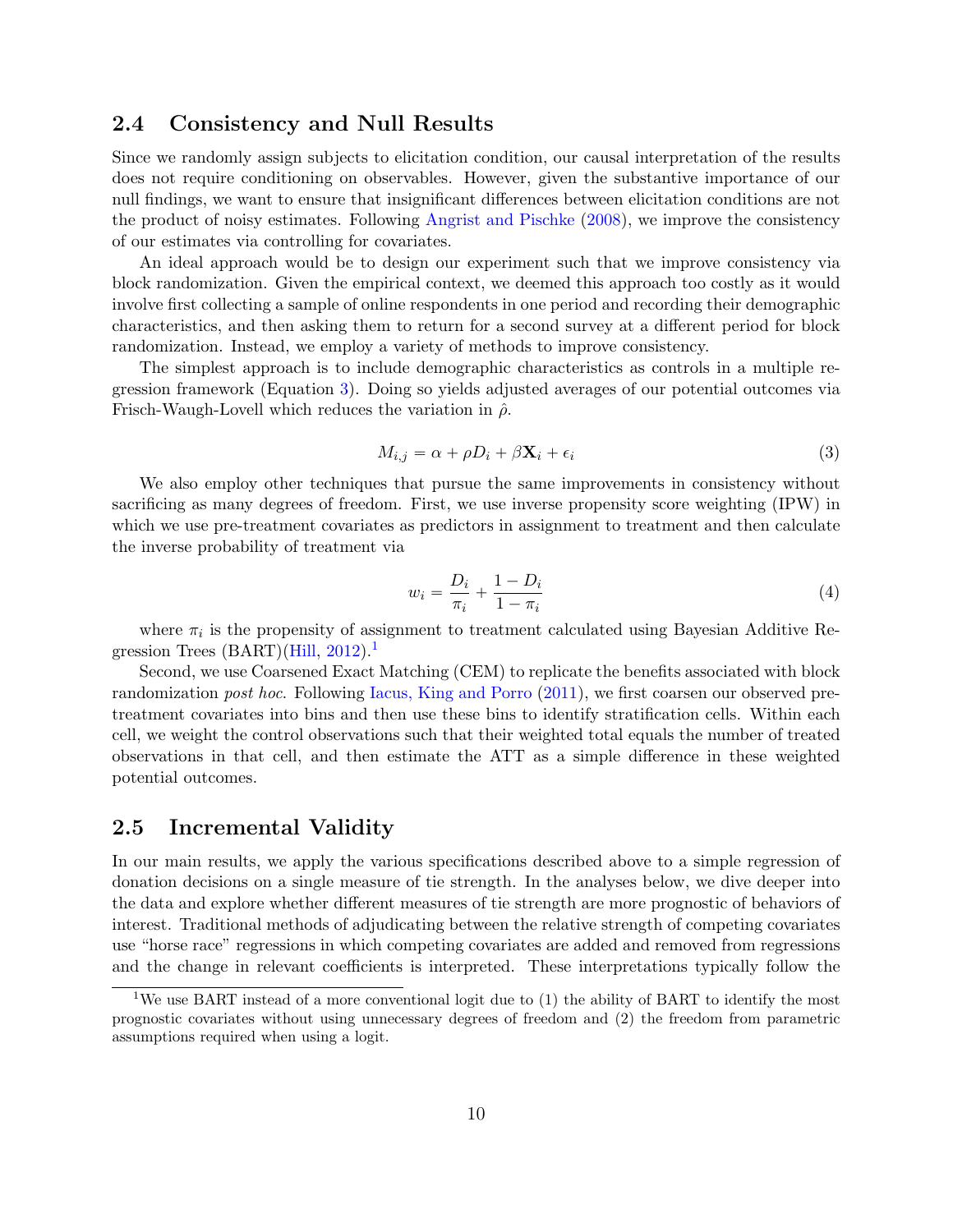argument that, if a covariate remains significant even after controlling for other independent variables in a multiple regression, it must make a unique contribution to the outcome. Or conversely, variables whose significance and coefficient decline with the inclusion of a new control must not be prognostic explanatory variables.

[Westfall and Yarkoni](#page-24-0) [\(2016\)](#page-24-0) find that horse race methods of adjudicating between competing independent variables lead to explosive Type I errors, particularly when the measured covariates are considered proxies for latent characteristics measured with some error. In these cases, Type I error rates exceed the stated  $\alpha$  and are increasing in (1) the "unreliability" of the proxy measure, (2) the indirect effect between the latent characteristic and the outcome, and the sample size. "[M]easurement unreliability makes it easier for the regression model to confuse the direct and indirect paths... The larger the influence of the confounding covariate, the more variance can be misattributed to the predictor of interest." [\(Westfall and Yarkoni,](#page-24-0) [2016,](#page-24-0) p. 13). These authors demonstrate the robustness of structural equation models (SEM) to inference issues associated with incremental validity.

Our 17 measures of tie "strength" are designed to capture different dimensions of this theoreticallyvital concept. However, we readily admit that our measures are only proxies for the underlying dimensions of interest and that their reliability may vary. As such, we adopt SEM in our multiple regression analyses that compare the predictive power of all 17 dimensions at once. We also include more traditional horse race regressions for comparison.

### <span id="page-10-0"></span>2.6 Family-Wise Error Rates and Type I Error

We also confront a different source of Type I error in our analysis. We follow convention and concern ourselves with a confidence threshold of 95%, corresponding to a 5% chance of falsely concluding that there is a significant relationship in the data. However, with multiple comparisons, the true probability of committing a Type I error increases dramatically. Specifically, with 17 different dimensions tested, we would expect roughly 1 estimate to be statistically significant at the 95% confidence level  $(0.05 * 17)$ . The family-wise error rate (FWER) is simply the combined probability of committing a Type I error when testing multiple hypotheses and can be expressed as:

$$
FWER = 1 - (1 - \alpha)^m \tag{5}
$$

where  $m$  is the number of tests. With a two-tailed test and 17 separate hypotheses, our FWER is  $1 - (1 - 0.025)^{17} = 0.35$ , much higher than we feel comfortable basing conclusions on. As such, we adjust our threshold for each individual hypothesis using a variety of methods.

The simplest method is a Bonferroni correction that accounts for the increased risk of committing Type I errors [\(Dunn,](#page-24-4) [1961\)](#page-24-4). Specifically, the correction establishes a p-value threshold of  $p_h \leq \frac{\alpha}{m}$  where subscript h indexes each hypothesis. In our context, the adjusted threshold for statistical significance is therefore  $p_h \leq \frac{0.025}{17} = 0.0015$  $p_h \leq \frac{0.025}{17} = 0.0015$  $p_h \leq \frac{0.025}{17} = 0.0015$ . Figure 1 depicts the effect of elicitation on measures of tie strength using both conventional confidence intervals (depicted in light gray) and Bonferonni corrected intervals (white). These results corroborate our analysis conducted in the paper.

However, the Bonferroni Adjustment assumes that outcomes are independent, resulting in an overly conservative test for situations in which the independence assumption is violated. Given that we designed our survey to capture different but related dimensions of social ties, we do not believe in the independence assumption on theoretical grounds, an intuition confirmed in our analysis of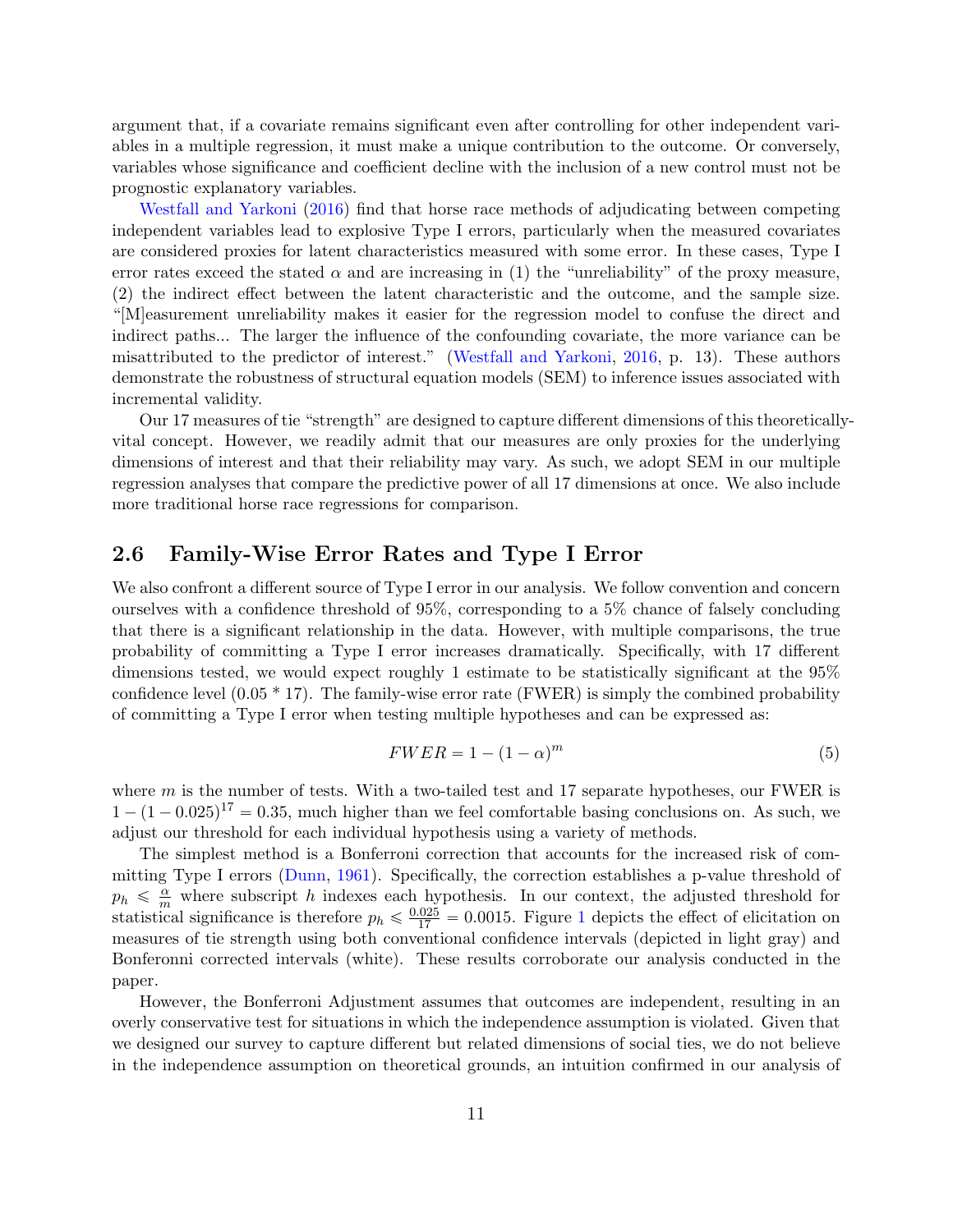<span id="page-11-0"></span>

Figure 1: Raw measures of tie strength dimensions are regressed on the online elicitation treatment via four different specifications: multiple regression analysis, coarsened exact matching, propensity score matching via BART, and seemingly unrelated regressions. Dimensions are presented on the y-axis. The figure charts the coefficient estimate, the 95% confidence interval (darker bars), and the Bonferroni adjusted confidence intervals (white bars). Light shades of gray indicate non-significant treatment effects, darker indicate significance at the unadjusted 95% level, and black indicates significance after applying the Bonferroni adjustment.

the correlation presented in Figure 3 of the main text.

Following [Westfall and Young](#page-24-5) [\(1993\)](#page-24-5), we adopt a step-down approach in which we bootstrap our sample and compare the significance of enforced null results to the significance of our models using the full data. This approach is less conservative than the Bonferroni adjustment as it appropriately accounts for correlated outcomes. In practice, both the Bonferroni and step-down resampling approaches yield very similar results and the choice of adjustment is inconsequential to our conclusions. As such, our paper uses these adjustments interchangeably.

An alternative approach to accounting for correlated outcomes is to use Seemingly Unrelated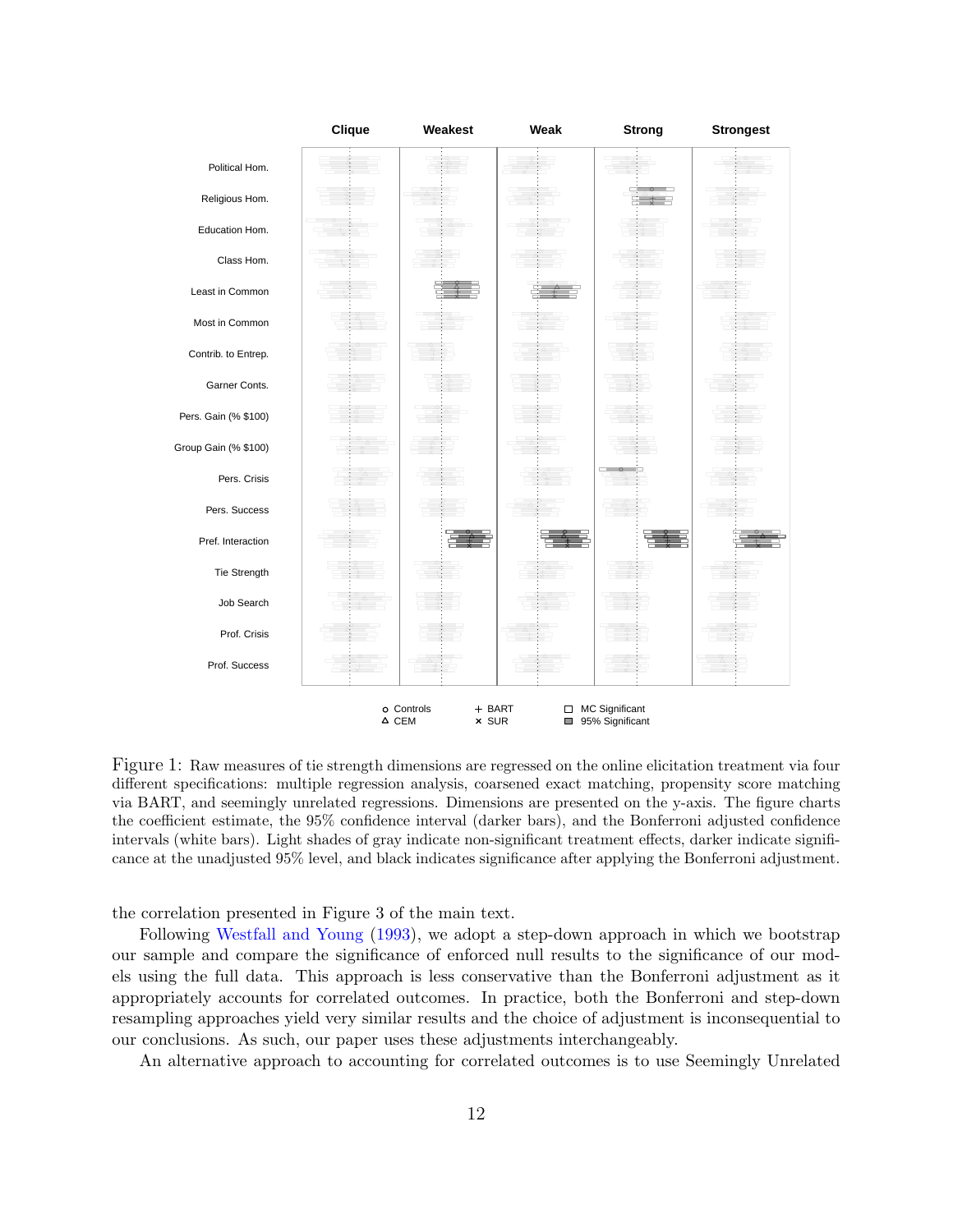Regressions (SUR) [\(Zellner,](#page-24-6) [1962\)](#page-24-6). SUR addresses two concerns associated with our analysis. First, in accounting for correlated outcomes across multiple tests, the method speaks to the Type I error concerns discussed in the preceding section. Second, the method further improves on the consistency of estimates by characterizing correlated disturbance terms across tests. Our conclusions are robust to the use of SUR specifications.

# <span id="page-12-0"></span>3 Equivalency Tests

Our results rest on the assumption that respondents understood the elicitation as intended. There may be concern that our subjects did not notice or appreciate the randomized assignment to the online or offline elicitation frameworks and only provided the first five names that came to mind. If this was the case, our null results only reflect the failure of our elicitation framework and cannot speak to more substantive conclusions regarding the mapping between online and offline social network data. In the section that follows, we present equivalency tests that suggest this concern is unfounded.

### <span id="page-12-1"></span>3.1 Elicitation Differences

In the article text, we show that none of the measures of tie strength dimensions differ between the online and offline contexts, with the exception of the preferred level of interaction. We posit that this supports the internal validity of our elicitation framework and speaks to the substantive topic of online/offline parity. Importantly, the significant results for the preferred level of interaction persist even under the most conservative tests that account for the Family-Wise Error Rate (shown in Figure [1](#page-11-0) above).

Given the significant relationship between treatment and preferred level of interaction, we can say with confidence that our elicitation framework captures a meaningful difference in the preferred level of interaction between online and offline networks. More forcefully, we appeal to the identifying assumption of random assignment to elicitation and conclude that, at minimum, subjects who saw the word "online" want to spend more time with their social contacts than those who saw the word "offline". Assuming that subjects read and understood the elicitation framework and honestly reported real social ties, we can further conclude that subjects want to see their online social ties more than their offline.

### <span id="page-12-2"></span>3.2 Equivalency Tests

However, we are not yet able to determine whether this difference in preferred interaction is the product of online and offline ties being different individuals or simply a priming effect from elicitation. It is possible that subjects associate the word "online" with suboptimal interaction levels and therefore report a desire for more frequent interaction. In this scenario, it may be that the subjects still failed to understand the elicitation instructions and the significant difference we document is simply a priming effect.

To test this, we asked subjects to indicate how much time they currently interact with their ties on a variety of online social networks. This question allows us to directly compare the amount of time respondents currently spend interacting with their ties online *across elicitation frameworks*. If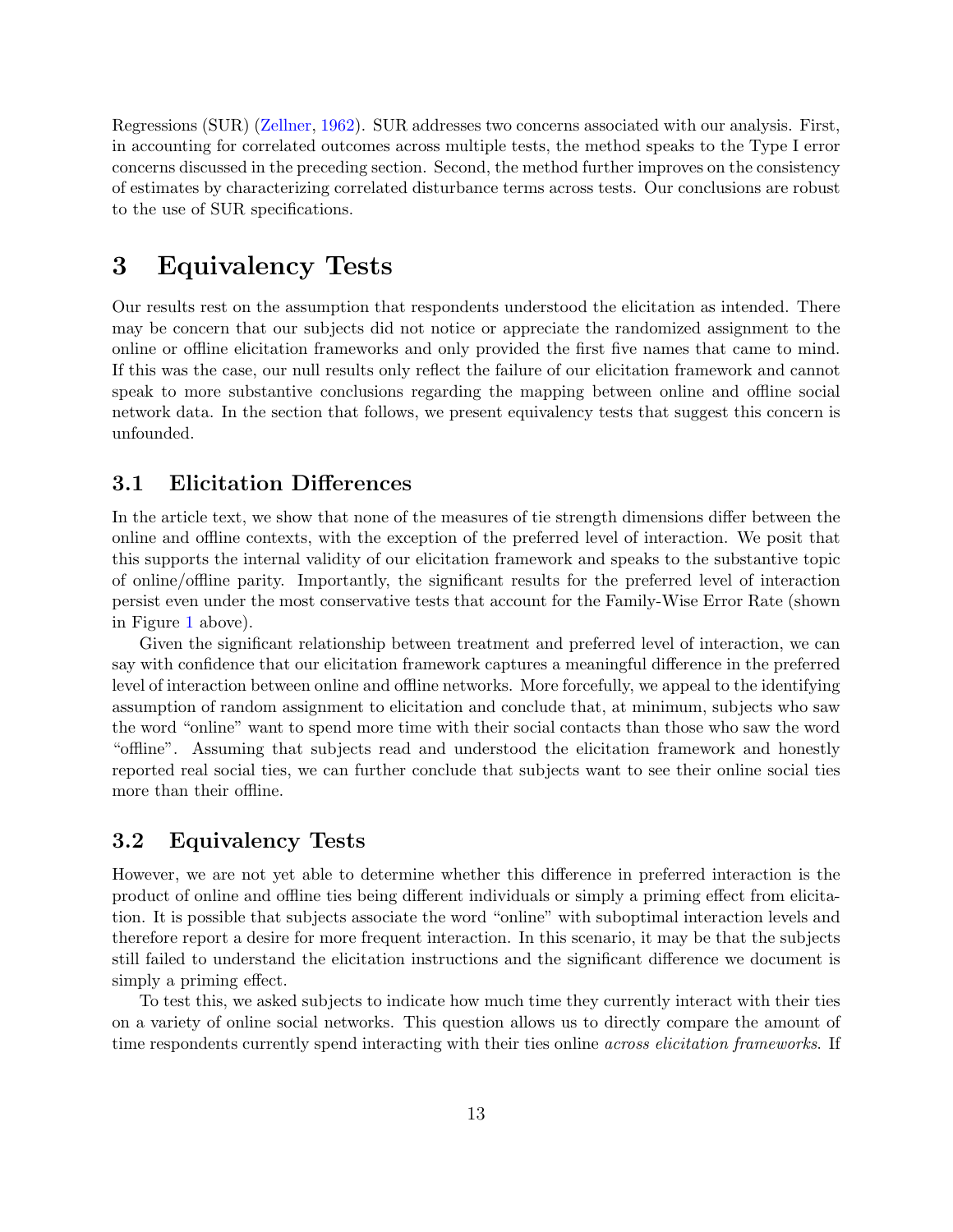our survey failed to elicit genuine ties, the results for online and offline ties would look equivalent. As illustrated in Figure [2,](#page-13-0) this is not the case.

<span id="page-13-0"></span>

**Online Elicitation Effect on Actual Interaction via:**

Figure 2: Differences in measures of self-reported interaction in the real world, via email, in online communities (MMOs, virtual communities, etc.), and social networks (Facebook, Twitter, Instagram) between treated and control groups.

In particular we note significant differences in the frequency of interaction for the strongest and the weak ties between online and offline elicitation. Specifically, subjects interact more frequently with their weak, strong, and strongest online ties than their offline via online social networks (these include Facebook  $(80\%)$ , Twitter  $(8\%)$ , Instagram  $(5\%)$ , and LinkedIn  $(2\%)$ ). We don't see a significant difference between the online and offline elicitation frameworks for the weakest and clique elicitations although restricting attention only to Facebook (the most popular online social network in our sample) pushes all estimates well beyond or up to the 95% level of confidence.

In addition to the systematically different levels of online interaction, we also measured the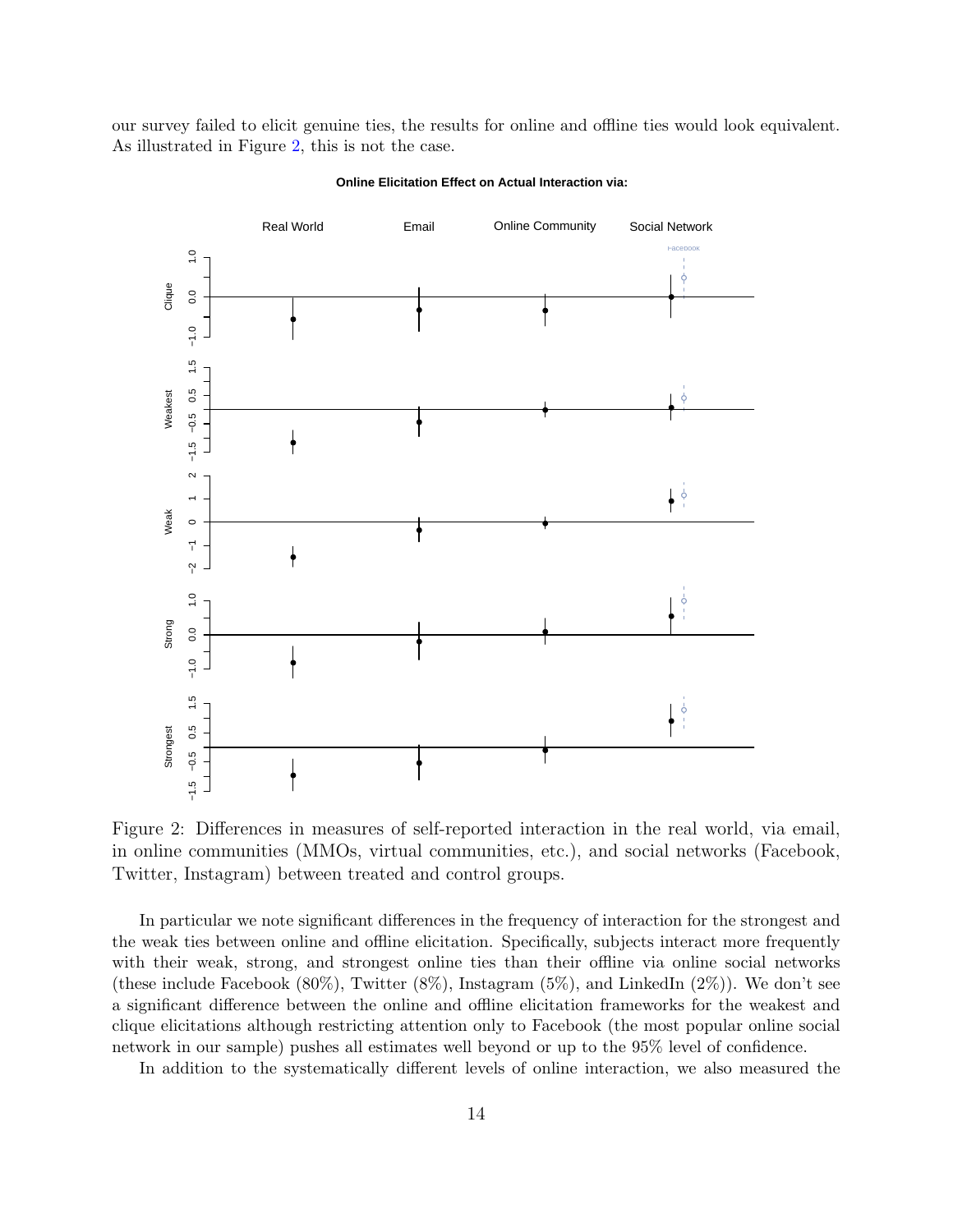average real world interaction in both elicitation frameworks. Here, we ask subjects to estimate the frequency with which they interact with their ties in offline contexts, such as at the office, at each other's home's, at bars or schools, or at church. The difference between the elicitation frameworks is even more striking in this context, with subjects reporting significant lower frequencies of interaction with their social ties from the online elicitation relative to the offline. In this test, only the clique tie is not significant at conventional levels of significance. All other estimates are significant at even the most conservative adjustment for multiple comparisons.

This interpretation carries substantive meaning for how we understand the parity we document between online and offline social networks. Specifically, it suggests that the names provided by subjects exposed to the online elicitation are not the same as those they would have provided in the offline elicitation. Yet, while the identities of these ties differ, we see no difference in the measures of tie strength we collect, the relationship between these measures and social behaviors, or the residuals generated by regression models relative to random cross-validation tests.

### <span id="page-14-0"></span>3.3 Platforms

A final concern with our survey results is that the "online" environment we capture is not related to those typically used by researchers. Our primary contribution to the literature is evidence of empirical parity between online and offline sources of social networks. However, if our online elicitation captures social networks on private platforms such as email, our contribution is diluted. Reassuringly, we find strong support for the online social networks we survey as mapping onto existing sources of social network data.

The equivalency tests used above also provide information on the types of online social media subjects use. It may be that subjects consider platforms such as email as online social networks. While not substantively uninteresting, email is less relevant for our methodological contribution as it is rarely used to gather data on social networks due to privacy restrictions. Furthermore, the motivating literature, particularly that which deals with protests, typically focuses on platforms such as Twitter and public Facebook groups.

While we do document a substantial use of email platforms by our subjects, we also note robust use of other platforms such as Facebook and Twitter. In particular, only one respondent reported using only email. All other subjects use a combination of email and some other online social network more conducive to data gathering for researchers interested in measuring social networks. Interestingly, we do not document a systematic difference in frequency of interaction via email platforms over different elicitation frameworks

In the interest of speaking to other subcultures that exhibit online social networks, we also ask users if they participate in communities that develop around other types of online activities. Examples include online computer games, fan clubs for celebrities, product forums, or online help pages. Given the plethora of these types of pages, we ask respondents to write in up to five examples, ordered by frequency of use.

We note a large percentage of subjects listing this third type of online community (43%). We speculate that this reflects a characteristic specific to our sampling pool of Turkers and constitutes a limit on our ability to extrapolate to larger populations. Specifically, Turkers have their own online community built around their profile on Amazon Mechanical Turk and are known to participate regularly in Turker forums. On these forums, users discuss particularly profitable jobs, share information on certain tasks, and rank the quality of the posters. Turkers are also ranked by those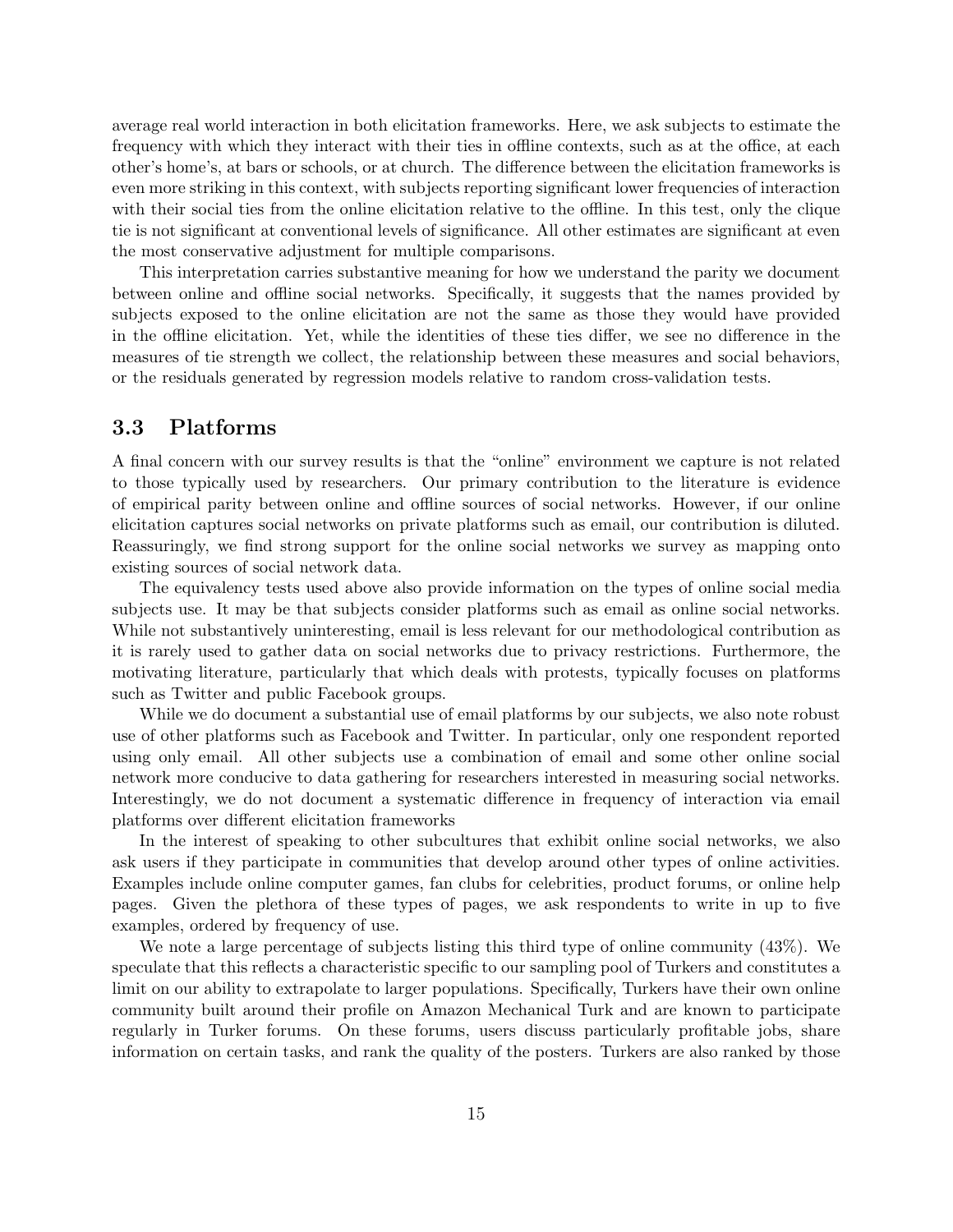who post the jobs they work on and each Turker profile is ranked according to their performance on jobs. By sampling only from the Turker population above a certain rank, we are likely oversampling from individuals predisposed to participate in this third type of online social network. Indeed, of the 43% reporting participating in this third type of online community, the majority of respondents listed one of the Turker forums.

We do not document a statistically significant difference between the frequency of interaction via these types of online communities across our elicitation frameworks. This suggests that the social ties provided by subjects in response to our elicitation framework are not the same as those populating these online forums.

Nevertheless, we argue that our fundamental conclusions are not threatened by our sample since the ties we elicit and the online platforms via which our subjects interact with these ties extend beyond the Turker social network. We believe that Turkers are an informative sample on which we can make inferences about broader social networks and we refer to a range of existing literature that has replicated the results of behavioral studies using the Turker population. We leave an appraisal of our external validity to the reader and limit our causal claims to the subpopulation of Turkers from which we sample.

#### <span id="page-15-0"></span>3.4 Access

Although social network platforms like Facebook and Twitter offer unparalleled control over sampling network data, many sources restrict access to these novel new data. For example, full Facebook data is made available only to data scientists working at the company. Twitter APIs are capped either by rate or by number of tweets. In the case of the Twitter streaming API, the sampling methodology for how tweets corresponding to a certain keyword is unknown.

While these obstacles reduce the appeal of online social network data somewhat, similar challenges occur with the most forms of personal or private data. Firms withhold financial information, Census data is limited at finer levels of aggregation, and researchers face stringent requirements from institutional review boards (IRBs). Overcoming the barriers to access associated with online social network data is a challenge but one that we believe is an order of magnitude less costly than the logistics and expenses associated with gathering commensurate network data via traditional methods.

Nevertheless, it is important to remain cautious about the trajectory of research using these new data sources. In particular, variation in ease of access that is endogenous to the research topic is its own form of external validity limitation. In the context of this paper, we appreciate these concerns but view them as second-order. If online social networks are fundamentally dissimilar to offline social networks, variation in access is moot. We hope this paper helps clear away this first-order concern and opens the door to more rigorous analysis of whether and how empirical results covary with access.

# <span id="page-15-1"></span>4 Ecological Validity

In our main results, we analyze the parity of relationships between dimensions of tie strength and a hypothetical outcome: the share of \$100 that the subject would donate to each of her ties. We find that the relationships are similar in the online and offline elicitation contexts, leading us to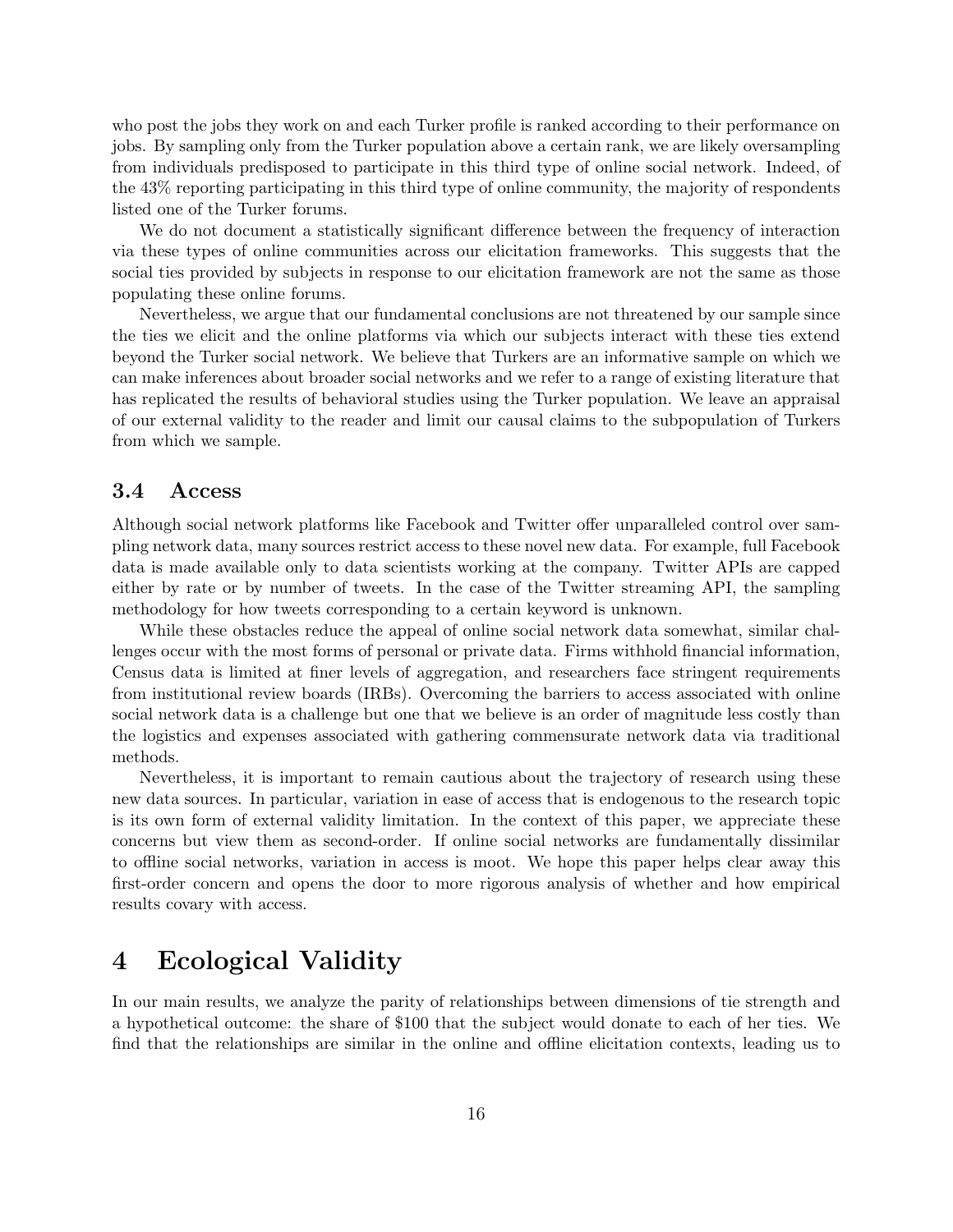conclude that it is not just the measures of social ties but also how they interact with behaviors of interest that persists in both online and offline data.

However, given the hypothetical nature of this behavior, one may question the ecological validity of our findings. There may be concern that the lack of actual costs and benefits associated with our outcomes could elicit meaningless responses, resulting in random associations that are equally random in the online and offline elicitations. In the following section we present evidence in favor of the ecological validity of our outcome measures by (1) comparing the behavior of our subjects to existing research using real money and (2) documenting systematic patterns of prognostic dimensions of tie strength that are inconsistent with purely random responses.

### <span id="page-16-0"></span>4.1 Existing Experiments

Our donation measure is fundamentally similar to a canonical laboratory experiment called the Dictator Game. In this game, subjects are tasked with dividing a finite sum of real money between themselves and another subject. The original version [\(Kahneman, Knetsch and Thaler,](#page-24-7) [1986\)](#page-24-7) of this game found evidence of altruistic behavior, contrary to the theoretical assumptions of selfinterest that underpinned the dominant game-theoretic models of behavior. Since then, hundreds of studies have been run that adjust various parameters to examine how norms and self-interest combine. A meta analysis of this literature was conducted by [\(Engel,](#page-24-8) [2011\)](#page-24-8) and we compare our donation results to this paper to validate our approach.

Our donation game, despite being purely hypothetical, yields measures in line with laboratory experiments in which subjects are incentivized with real money. Specifically, the share of subjects who keep all of the hypothetical money in our context (24%) is almost identical to the original dictator game (26%). Relative to the meta analysis, our estimate is within 4 percentage points (28.3%) of the meta proportion of subjects who act purely out of self-interest. The share of our subjects who donate the entire amount  $(5.1\%)$  is also commensurate to laboratory experimental results (ranging between 5% and 10%) (see [Frohlich, Oppenheimer and Moore](#page-24-9) [\(2001\)](#page-24-9) and [Eckel and](#page-24-10) [Grossman](#page-24-10) [\(1996\)](#page-24-10)) and almost identical to the meta estimate of 5.04%. The total amount donated by our subjects (46%) is toward the upper tail of the meta distribution but this is likely due to our framework using the real friends and acquaintances of our subjects as opposed to the strangers used in most laboratory applications.

We can use a subset of the meta analysis that focuses on contexts more comparable to our experiment. Specifically, we look at average donation amounts for non-students (39.8%) which is the more appropriate comparison for our Turker population. Similarly, the magnitude of our outlier declines when comparing our estimate to dictator games with multiple recipients (meta average of 39.2%).

It is worth mentioning that other researchers have supplemented real-money laboratory exper-iments with hypothetical questionnaires. (Brañas-Garza, [2006\)](#page-24-11) tests the similarity in distributions between laboratory and hypothetical experiments, finding that the results are comparable. The author uses this finding to justify merging the datasets and his ensuing contribution is based on the aggregated data that combines both real money and hypothetical measures.

We do not attempt to contribute to behavioral economic research using our hypothetical results. Nevertheless, the parity of our measures with existing laboratory research suggests that the donation game we use to compare online and offline relationships is, at minimum, consistent with existing research that uses real money. Insofar as the reader finds our analysis of tie strength dimensions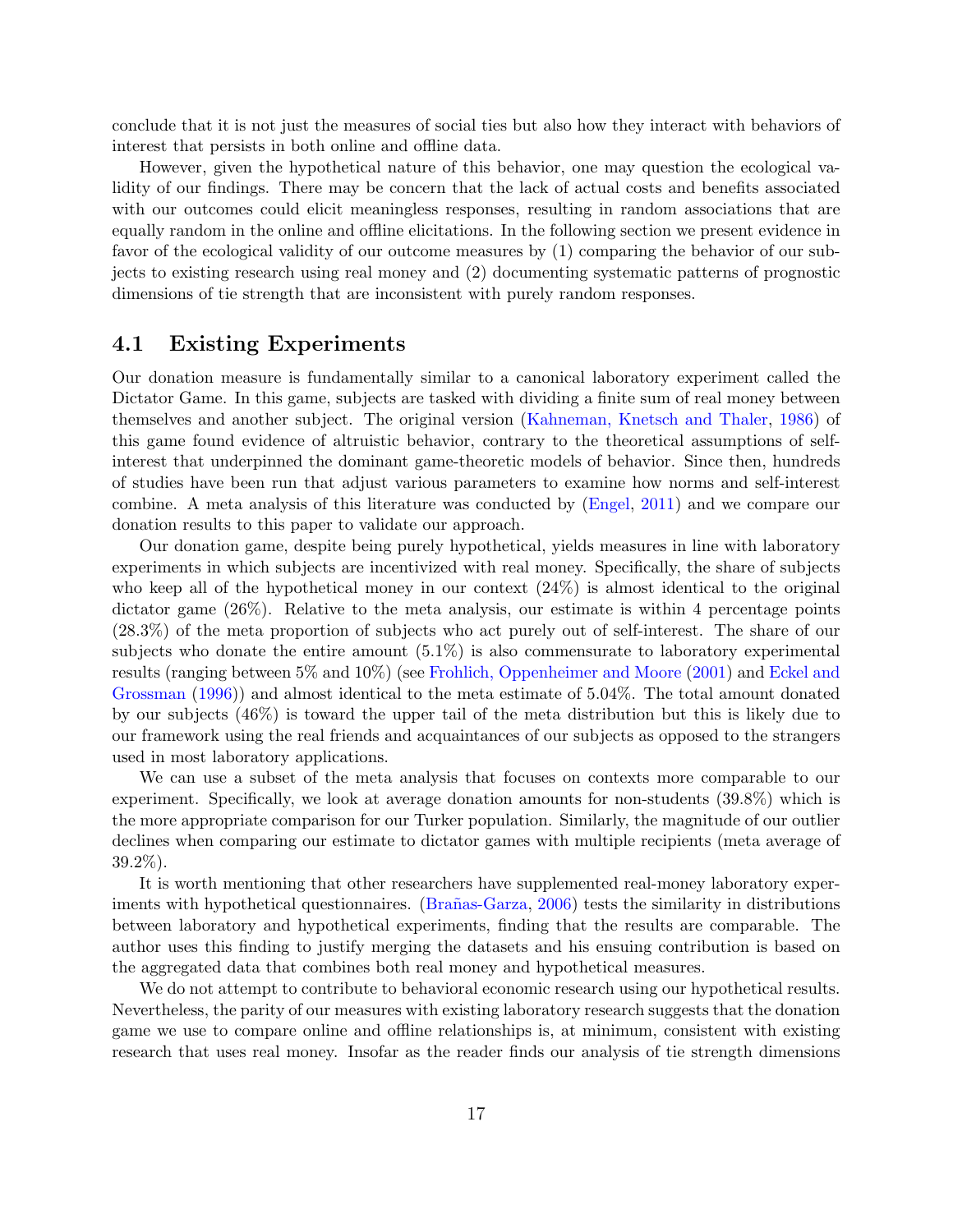compelling, we hope that our contribution can spur future work that uses more ecologically valid measures of human behavior.

### <span id="page-17-0"></span>4.2 Non-Random Responses

Although the analysis summarized above is consistent with the ecological validity of our donation game, it only compares altruistic behavior in our hypothetical setting to similar behavior in lab experiments using real money. The hypothetical nature of our survey may lead to spurious null comparisons between relationships if there is no systematic relationship between different dimensions of tie strength and donation behavior. In other words, while subjects might feel morally obligated to donate a certain percentage consistent with other experiments using real money, they might choose who to donate to at random, leading to our false conclusion that therefore online and offline social networks are interchangeable.

There are a few different ways of confirming that respondent allocation decisions are non-random despite the hypothetical nature of our survey. The simplest is to check whether the elicited ties are good predictors for donation amounts. If subjects are taking the question seriously, we should expect to see less donated to weaker ties relative to strong. As illustrated in Figure [3,](#page-18-0) this is indeed the case with subjects donating significantly larger shares of the \$100 to their strong and strongest elicited ties.

We can also explore the extent to which different dimensions of tie strength predict donation decisions. Our main analysis presented a battery of bivariate regressions exploring the relationship between tie strength dimension and donation decisions by elicited tie. Here, we extend this analysis to look for the most prognostic dimension even after controlling for other dimensions. As discussed above, we adopt a Structural Equation Model (SEM) approach to guard against spurious associations, the results of which are summarized in Figure [4.](#page-19-1)

We find compelling evidence in favor of the dimensions of preferred interaction, personal gain, political homophily, and trust as proxied with who the subject would share a personal crisis with. These dimensions are intuitive, particularly the personal gain measure which captures the expected reciprocity of the beneficiary. Furthermore, the use of SEM allows us to conclude that these significant findings are incrementally valid: they contribute uniquely to the decision to donate to each tie type, even after controlling for competing dimensions of the relationship.

The consistent support for preferred interaction is an interesting result in its own right, suggesting that this type of survey item is better able to plumb the emotional connection between social ties. We leave a deeper exploration of factor loadings to future research, only using these results to demonstrate that subjects appear to take the donation game seriously. The systematic relationships between dimensions and donation decisions are inconsistent with the concern that subjects were responding at random after allocating a particular amount to themselves.

## <span id="page-17-1"></span>5 Protest Analysis

Our survey presented subjects with a hypothetical vignette of a protest and asked them whether they would join were they invited by a randomly chosen tie. The question of how social networks influence protest decisions is a particularly salient topic in studies of collective behavior. In particular, determining the type of the social connection most prognostic of participation is an open question in the literature.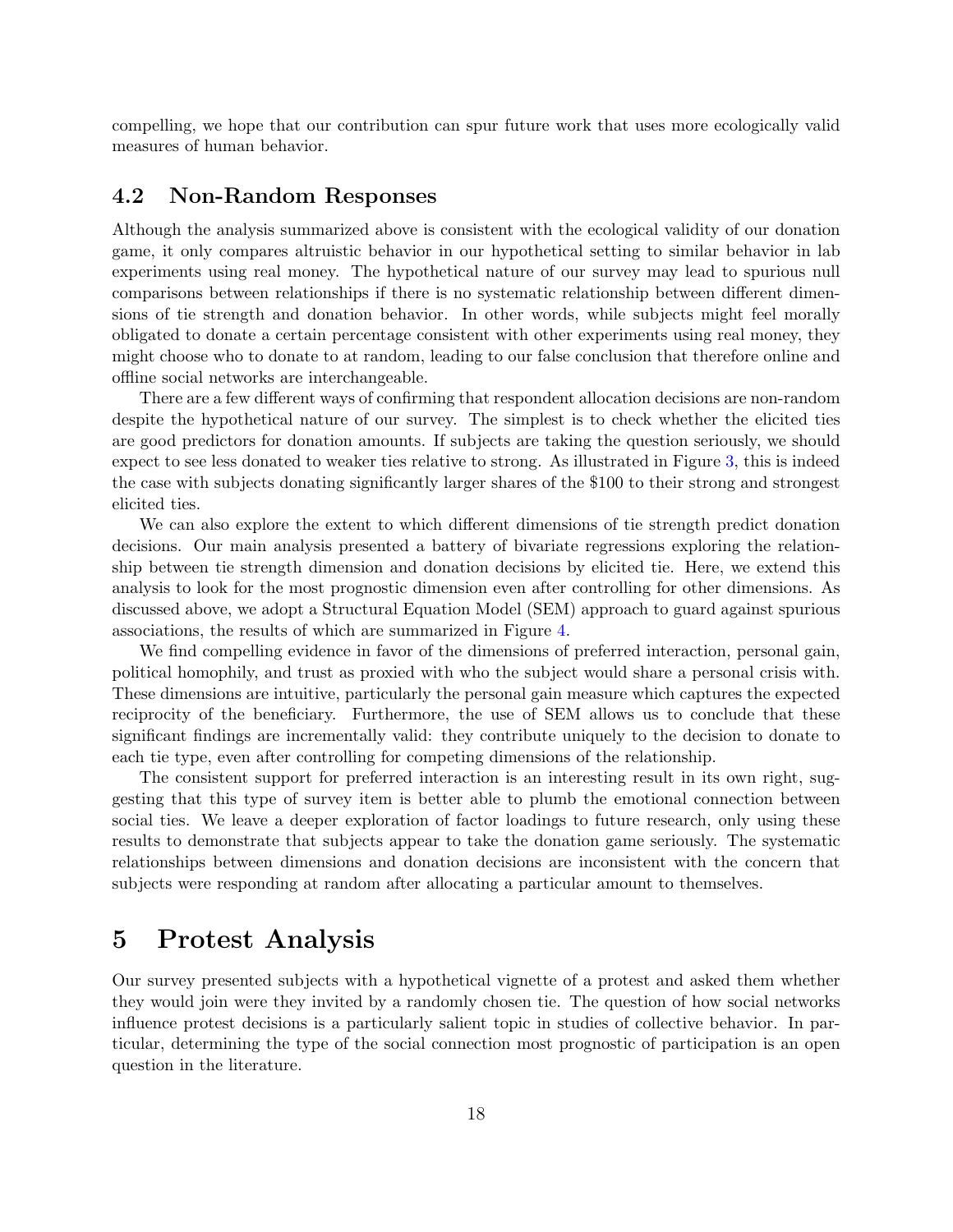#### **Donation Amount by Tie**

<span id="page-18-0"></span>

Figure 3: Histograms of donation amounts by elicited tie type and kept for self. T-statistics for difference-in-means between strongest and weakest  $= 12.7$ , strong and weak  $= 5.3$ , and strongest and strong versus weakest and weak  $= 13.1$ .

As with the donation game, we recognize that the purely hypothetical nature of our survey limits our ability to draw substantive conclusions about costly expressions of collective action. Protests involve a variety of costs, including opportunity costs, social sanctioning by peers who disagree with the protest, and in some cases the threat or realization of physical harm. However, we believe that the causal identification afforded by our survey's random assignment of the inviting tie is worth a detailed analysis.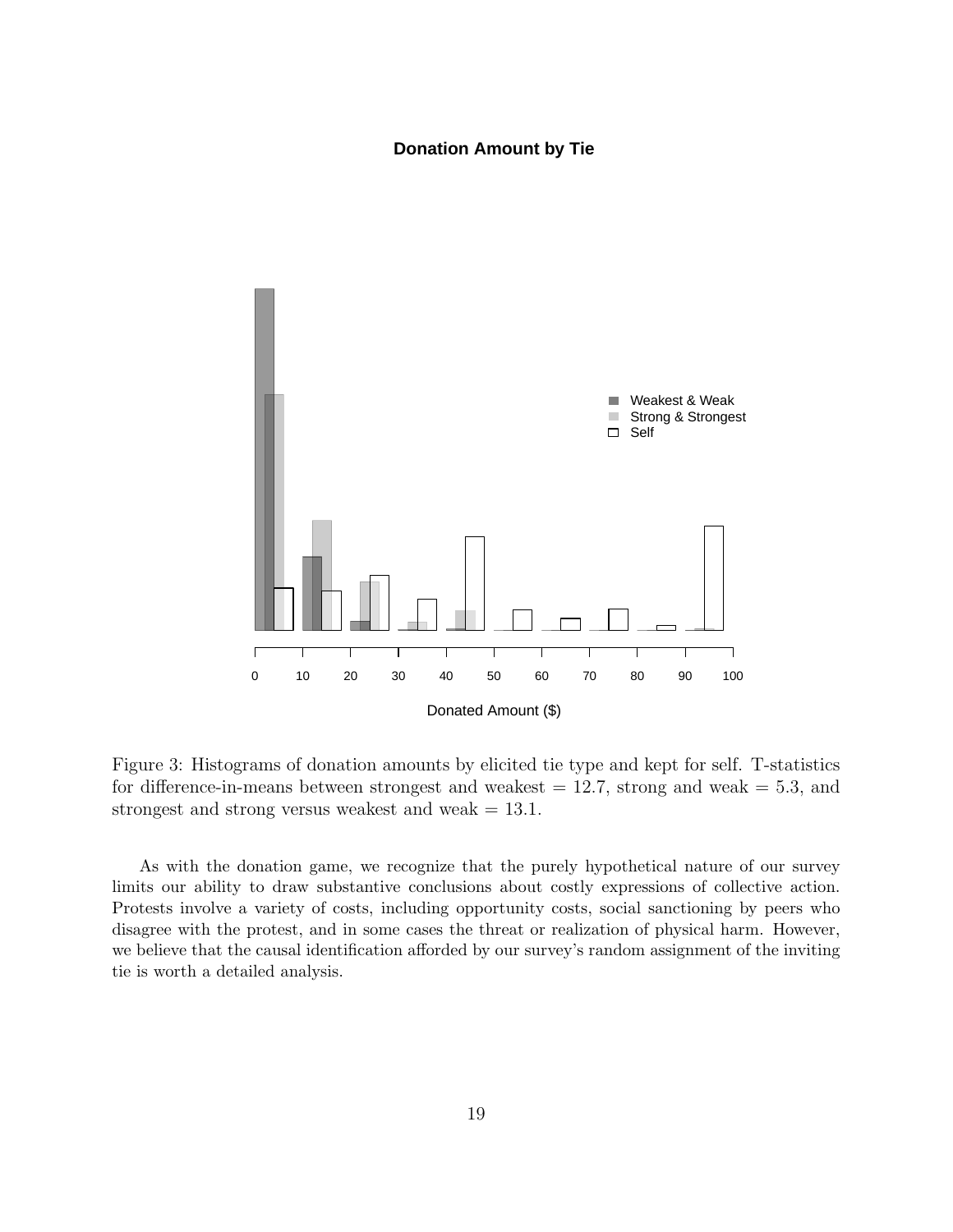<span id="page-19-1"></span>

Figure 4: Structural Equation Models (SEM) of the determinants of donating a portion of \$100 to each tie. The main panel presents the results estimated using the full data while the small panels on the right summarize the results for each elicited tie type in isolation.

### <span id="page-19-0"></span>5.1 Correlations

Before looking at the causal results, we start with the hypothetical questions to look for evidence of non-random responses. In addition to being presented with an invitation to join a protest from a randomly selected tie, subjects were also asked to name one of their ties whose invitation would prompt them to join. While these relationships are not causal, we review the results to confirm that systematic patterns persist. Table [2](#page-20-0) explores how the political homophily covariate changes as we increase the number of competing variables in the model. We find consistent significant results for political homophily across all specifications. Substantively, we find that a standard deviation increase in the political homophily between the subject and her tie corresponds to a 9% increase in the probability that the respondent will join the protest. This result remains significant even after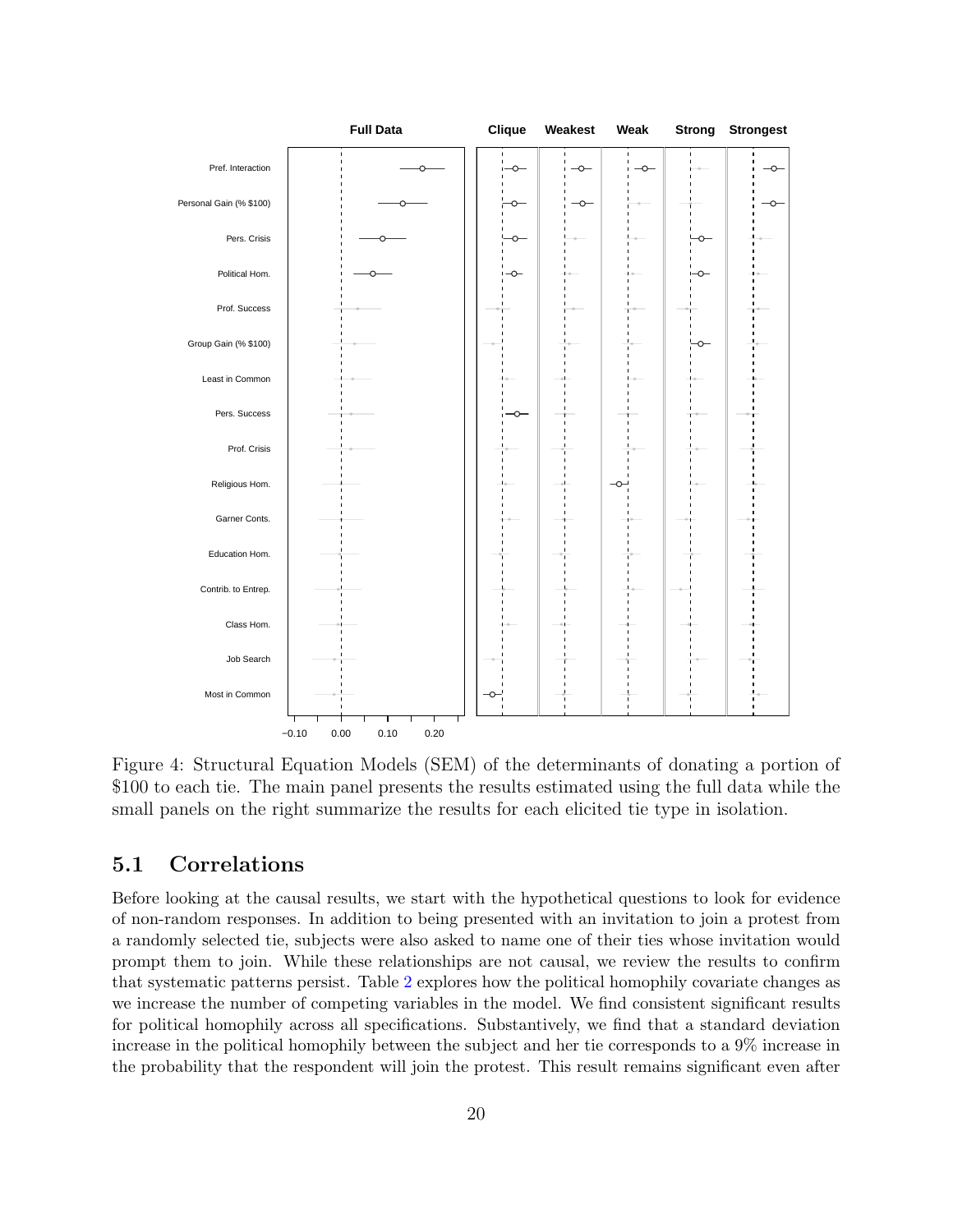|                            | (1)<br>Biv. | (2)<br>Cont. 1 | (3)<br>Cont. 2  | (4)<br>CEM1     | (5)<br>CEM <sub>2</sub> | (6)<br>Full           | (7)<br><b>SEM</b>     |
|----------------------------|-------------|----------------|-----------------|-----------------|-------------------------|-----------------------|-----------------------|
| Political Hom.             | $.14***$    | $.14***$       | $.14***$        | $.15***$        | $.12***$                | $.10***$              | $.09***$              |
| Peaceful Protest           | (.02)       | (.02)          | (.02)<br>$-.02$ | (.02)<br>$-.02$ | (.02)<br>$-.02$         | (.02)<br>$-.03$       | (.02)<br>$-.03$       |
| Online                     |             |                | (.04)<br>$-.01$ | (.04)<br>$-.02$ | (.04)<br>$-.01$         | (.03)<br>$-.00$       | (.03)<br>.00.         |
| Pref. Interaction          |             |                | (.04)           | (.04)           | (.04)<br>.04<br>(.02)   | (.04)<br>.04          | (.03)<br>.03          |
| Job Search                 |             |                |                 |                 | .03<br>(.02)            | (.02)<br>.02<br>(.02) | (.02)<br>.01<br>(.02) |
| Contrib. to Entrep.        |             |                |                 |                 | .00<br>(.03)            | $-.00$<br>(.02)       | .01<br>(.02)          |
| Garner Conts.              |             |                |                 |                 | $.05***$<br>(.02)       | $.05**$<br>(.02)      | $.04**$<br>(.02)      |
| Personal Gain $(\%$ \$100) |             |                |                 |                 | $.03\,$<br>(.03)        | .02<br>(.03)          | .03<br>(.02)          |
| Group Gain $(\%$ \$100)    |             |                |                 |                 | $-.01$<br>(.03)         | $-.01$<br>(.02)       | $-.01$<br>(.02)       |
| Prof. Crisis               |             |                |                 |                 | $-.02$<br>(.03)         | $-.03$<br>(.03)       | $-.02$<br>(.02)       |
| Prof. Success              |             |                |                 |                 | .03<br>(.03)            | .04<br>(.02)          | .02<br>(.02)          |
| Pers. Crisis               |             |                |                 |                 | .01<br>(.03)            | .02<br>(.02)          | .01<br>(.02)          |
| Pers. Success              |             |                |                 |                 | $.04*$<br>(.02)         | $.04*$<br>(.02)       | $.05**$<br>(.02)      |
| Religious Hom.             |             |                |                 |                 | .01<br>(.02)            | .01<br>(.02)          | .01<br>(.02)          |
| Education Hom.             |             |                |                 |                 | $.02\,$<br>(.02)        | $.03*$<br>(.02)       | $.02\,$<br>(.02)      |
| Class Hom.                 |             |                |                 |                 | $-.01$<br>(.02)         | $-.01$<br>(.02)       | $-.00$<br>(.02)       |
| Least in Common            |             |                |                 |                 | .02<br>(.02)            | .02<br>(.02)          | .01<br>(.02)          |
| Most in Common             |             |                |                 |                 | .00<br>(.02)            | $-.00$<br>(.02)       | $-.00$<br>(.02)       |
| Strong Tie                 |             |                |                 |                 |                         | $.21***$<br>(.06)     | $.20***$<br>(.05)     |
| Strongest Tie              |             |                |                 |                 |                         | $.40***$<br>(.05)     | $.40***$<br>(.05)     |
| Weak Tie                   |             |                |                 |                 |                         | $-.02$<br>(.05)       | $-.04$<br>(.05)       |
| Weakest Tie                |             |                |                 |                 |                         | $-.05$<br>(.05)       | $-.06$<br>(.05)       |
| Ν                          | 680         | 668            | 668             | 628             | 581                     | 581                   | 615                   |

<span id="page-20-0"></span>Table 2: Respondent's Decision to Join a Protest Regressed on Tie Strength Dimensions

Notes: Heteroskedastic-robust standard errors presented in parentheses. Column (1) presents the bivariate linear probability regression of joining a protest on political homophily. Columns (2) through (3) add demographic controls for the respondent. Column (4) uses coarsened exact matching to pair treated to control respondents based on demographic covariates. Columns (5) and (6) add other measures of tie strength. Column (7) re-estimates the model via SEM. \* p < 0.10; \*\* p < 0.05; \*\*\* p < 0.01.

including a dummy for the identity of the inviting tie, along with all competing measures of tie strength, using a structural equation model. This estimate is roughly double the size of all other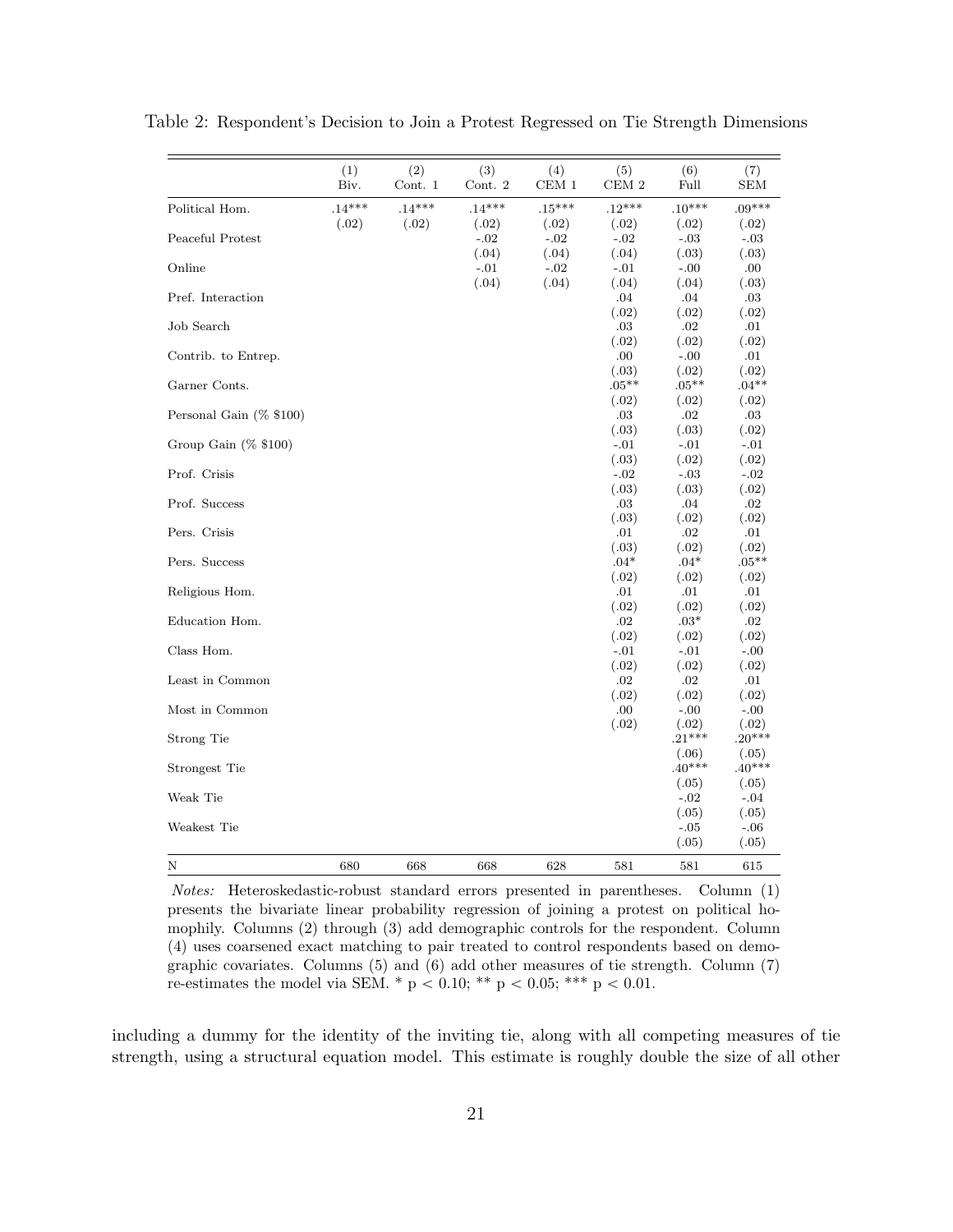competing dimensions with the exception of the identity dummy.

We document similar albeit weaker relationships in Table [3.](#page-22-0) Again, political homophily is an intuitive predictor of both the subject's decision to join a protest as well as her choice of which tie to inform about a protest should she choose to attend. The systematic patterns exhibited in Tables [2](#page-20-0) and [3](#page-22-0) reassure us that subjects took the hypothetical vignette of joining a protest seriously. While we do not claim that our results can speak to the decisions of subjects confronting an actual survey, we at least are confident in the internal validity of our estimates.

### <span id="page-21-0"></span>5.2 Causal Effects

However, the analysis above uses open-ended questions in which the subject is asked to identify which of their ties would prompt them to  $(1)$  join a protest and, conditional on their joining  $(2)$ who else they would invite. To explore the causal relationship between tie strength and behavior, our survey introduced the protest section with a vignette that was followed by a randomly selected tie who hypothetically invites the join to join them in the protest. This question preceded the open-ended questions summarized above, guarding against priming.

Figure [5](#page-23-0) summarizes our findings. The left panel presents the naive bivariate regressions of each dimension of the randomly assigned inviting ties on the subject's probability of joining the protest, controlling only for the nature of the protest itself (peaceful vs. violent). As illustrated, almost all dimensions of tie strength are positive and significant with the exception of the least in common measure which is intuitively negative.

However, the right panel finds only two significant dimensions after controlling for all dimensions together using SEM. Interestingly, we see that the dimension associated with looking for employment is negatively related to the decision to join a protest. This may reflect the belief that one's employment prospects would be hurt if their participation in a protest was known.

Also interesting is the insignificant estimate for political homophily, despite its prevalence in the correlations analyzed above. This contrast may reflect priming or experimental desireability biases in which the subject selects ties most politically similar when asked open-ended questions about who to involve in a protest. Yet when the ties are randomly assigned, reciprocity is the characteristic most prognostic of the decision to join.

As above, we restrain ourselves from making broader claims about these findings when applied to more ecologically valid datasets. Nevertheless, we believe our sacrifice of ecological validity in return for causally-identified evidence of tie dimension heterogeneity is valuable. In addition, by being able to randomly assign the identity of an inviting individual, we are able to highlight an area of substantive interest in the protest literature itself. Future research that exploits a natural experiment to get similar random variation in the identities of inviters to real-world protests should pay careful attention to the measures of tie strength they use as explanatory variables, in particular measures of political homophily and reciprocity.

## <span id="page-21-1"></span>6 Cliques

We have concluded that there is no systematic evidence of differences between online and offline data in terms of (1) the measures of tie strength we elicit, (2) the relationships between these measures and behaviors of interest, and (3) the fit of models tested on online data used to predict offline outcomes relative to random divisions of the data.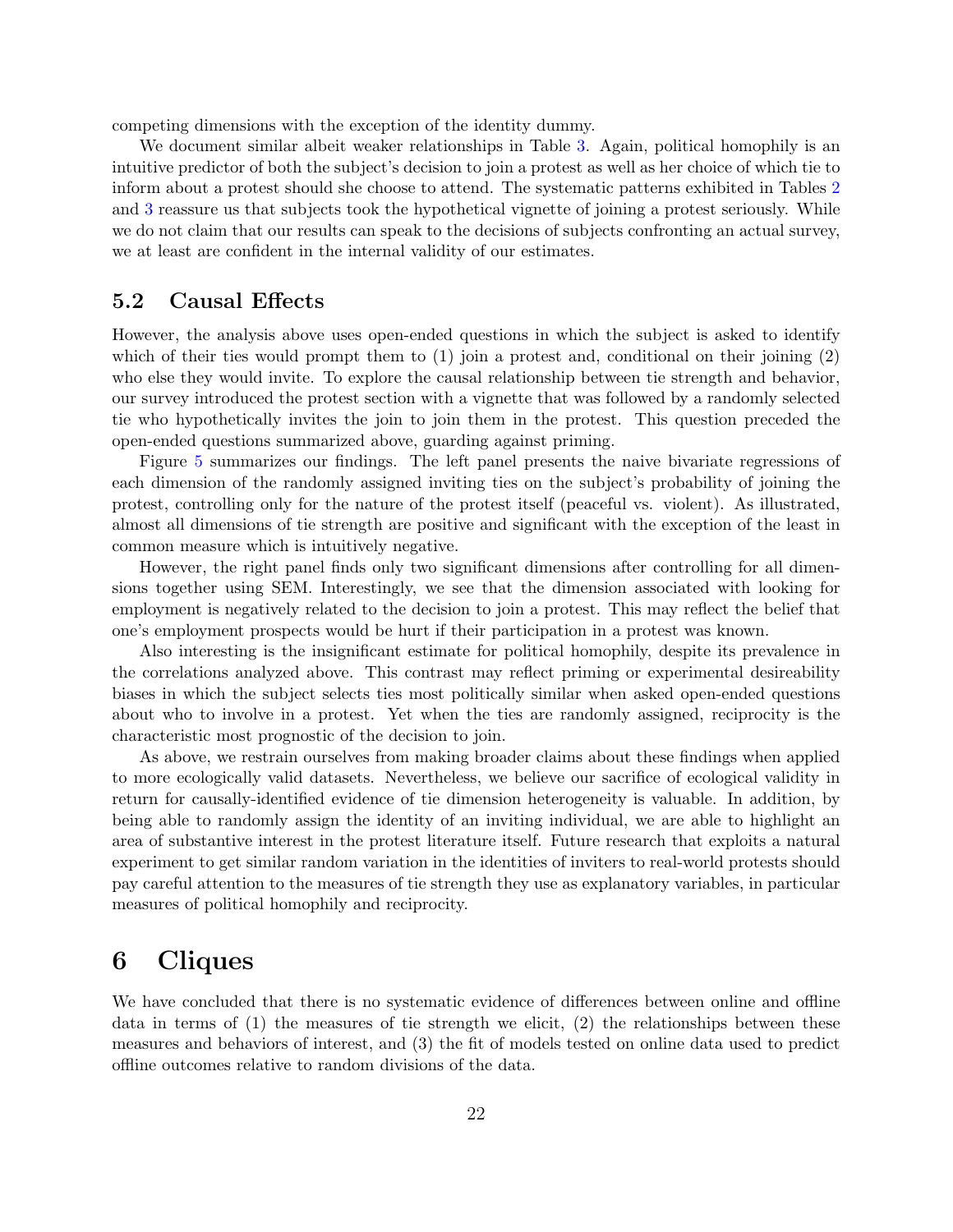<span id="page-22-0"></span>

|                         | (1)<br>Biv. | (2)<br>Cont. $1$ | (3)<br>Cont. $2\,$ | (4)<br>$\rm CEM$ $1$ | (5)<br>$\rm CEM$ 2 | (6)<br>Full       | (7)<br>${\rm SEM}$ |
|-------------------------|-------------|------------------|--------------------|----------------------|--------------------|-------------------|--------------------|
| Political Hom.          | $.09***$    | $.09***$         | $.09***$           | $.08***$             | $.04**$            | $.05***$          | $.05***$           |
|                         | (.02)       | (.02)            | (.02)              | (.02)                | (.02)              | (.02)             | (.02)              |
| Peaceful Protest        |             |                  | .01<br>(.05)       | $-.02$               | $-.02$<br>(.04)    | $-.02$            | .02                |
| Online                  |             |                  | $-.00$             | (.05)<br>.01         | .03                | (.04)<br>.03      | (.04)<br>.02       |
|                         |             |                  | (.04)              | (.04)                | (.04)              | (.04)             | (.03)              |
| Pref. Interaction       |             |                  |                    |                      | $.05**$            | $.05***$          | $.06***$           |
|                         |             |                  |                    |                      | (.02)              | (.02)             | (.02)              |
| Job Search              |             |                  |                    |                      | $.05***$           | $.05***$          | $.04*$             |
|                         |             |                  |                    |                      | (.02)              | (.02)             | (.02)              |
| Contrib. to Entrep.     |             |                  |                    |                      | .03<br>(.03)       | .03<br>(.02)      | .03<br>(.02)       |
| Garner Conts.           |             |                  |                    |                      | $.05***$           | $.04*$            | .02                |
|                         |             |                  |                    |                      | (.02)              | (.02)             | (.02)              |
| Personal Gain (% \$100) |             |                  |                    |                      | .03                | .03               | .04                |
|                         |             |                  |                    |                      | (.03)              | (.03)             | (.02)              |
| Group Gain $(\%$ \$100) |             |                  |                    |                      | .01                | .01               | .02                |
|                         |             |                  |                    |                      | (.02)              | (.02)             | (.02)              |
| Prof. Crisis            |             |                  |                    |                      | .04                | .03               | .03                |
| Prof. Success           |             |                  |                    |                      | (.03)<br>$.05**$   | (.03)<br>$.05*$   | (.02)<br>$.05***$  |
|                         |             |                  |                    |                      | (.02)              | (.02)             | (.02)              |
| Pers. Crisis            |             |                  |                    |                      | .04                | .04               | .03                |
|                         |             |                  |                    |                      | (.03)              | (.03)             | (.02)              |
| Pers. Success           |             |                  |                    |                      | .01                | .01               | .00                |
|                         |             |                  |                    |                      | (.03)              | (.03)             | (.02)              |
| Religious Hom.          |             |                  |                    |                      | .02                | .01               | .01                |
|                         |             |                  |                    |                      | (.02)              | (.02)             | (.02)              |
| Education Hom.          |             |                  |                    |                      | .01                | .02               | .02                |
| Class Hom.              |             |                  |                    |                      | (.02)<br>$-.01$    | (.02)<br>$-.01$   | (.02)<br>$-.02$    |
|                         |             |                  |                    |                      | (.02)              | (.02)             | (.02)              |
| Least in Common         |             |                  |                    |                      | $-.00$             | $-.01$            | $-.00$             |
|                         |             |                  |                    |                      | (.02)              | (.02)             | (.02)              |
| Most in Common          |             |                  |                    |                      | .00                | .01               | .01                |
|                         |             |                  |                    |                      | (.02)              | (.02)             | (.02)              |
| Strong Tie              |             |                  |                    |                      |                    | .08               | .07                |
|                         |             |                  |                    |                      |                    | (.06)             | (.05)              |
| Strongest Tie           |             |                  |                    |                      |                    | $.31***$<br>(.05) | $.31***$<br>(.05)  |
| Weak Tie                |             |                  |                    |                      |                    | .01               | .01                |
|                         |             |                  |                    |                      |                    | (.06)             | (.05)              |
| Weakest Tie             |             |                  |                    |                      |                    | $-.12**$          | $-.13**$           |
|                         |             |                  |                    |                      |                    | (.05)             | (.05)              |
| N                       | 684         | 652              | 652                | 624                  | 569                | 569               | 597                |

Table 3: Respondent's Decision to Inform Regressed on Tie Strength Dimensions

Notes: Heteroskedastic-robust standard errors presented in parentheses. Column (1) presents the bivariate linear probability regression of joining a protest on political homophily. Columns (2) through (3) add demographic controls for the respondent. Column (4) uses coarsened exact matching to pair treated to control respondents based on demographic covariates. Columns (5) and (6) add other measures of tie strength. Column (7) re-estimates the model via SEM. \* p < 0.10; \*\* p < 0.05; \*\*\* p < 0.01.

However, we have noted that these conclusions are less robust when we restrict our analysis to the elicited clique tie. Cliques generally had more dimensions enter significant when looking at the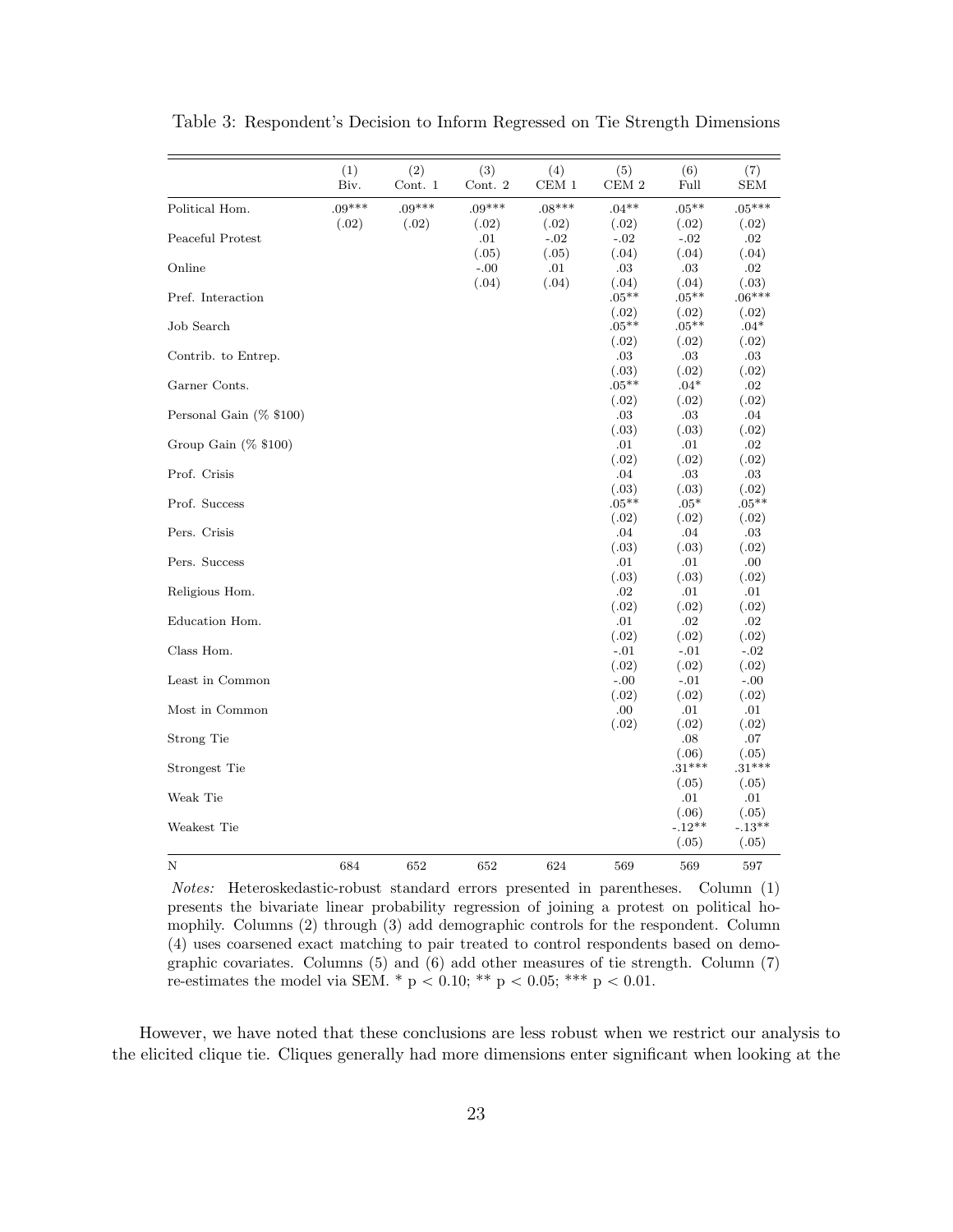<span id="page-23-0"></span>

Figure 5: Relationship between tie strength dimensions of the randomly assigned tie who invites the subject to a protest and the probability of joining. The left panel presents the results of simple bivariate comparisons taking each dimension in isolation. The right panel uses a Structural Equation Model to account for relative influence on the decision.

relative prognostic strength of all 17 measures on donation and protest outcomes. Cliques were the one tie type for whom the robust findings for preferred level of interaction was not significant and for whom the elicitation checks were not robust. And cliques were the one tie type for whom the model fit comparisons suggested systematic improvements using random divisions of the data.

We believe these findings are consistent with friends-of-friends being more diffuse in online data, yielding greater variation in the strength of the social connection between our subjects and the cliques they chose. This greater variation (1) leaves greater explanatory power for the dimensions we measure to predict subject behavior toward this tie and (2) makes the online/offline model fits inferior to random divisions of the data.